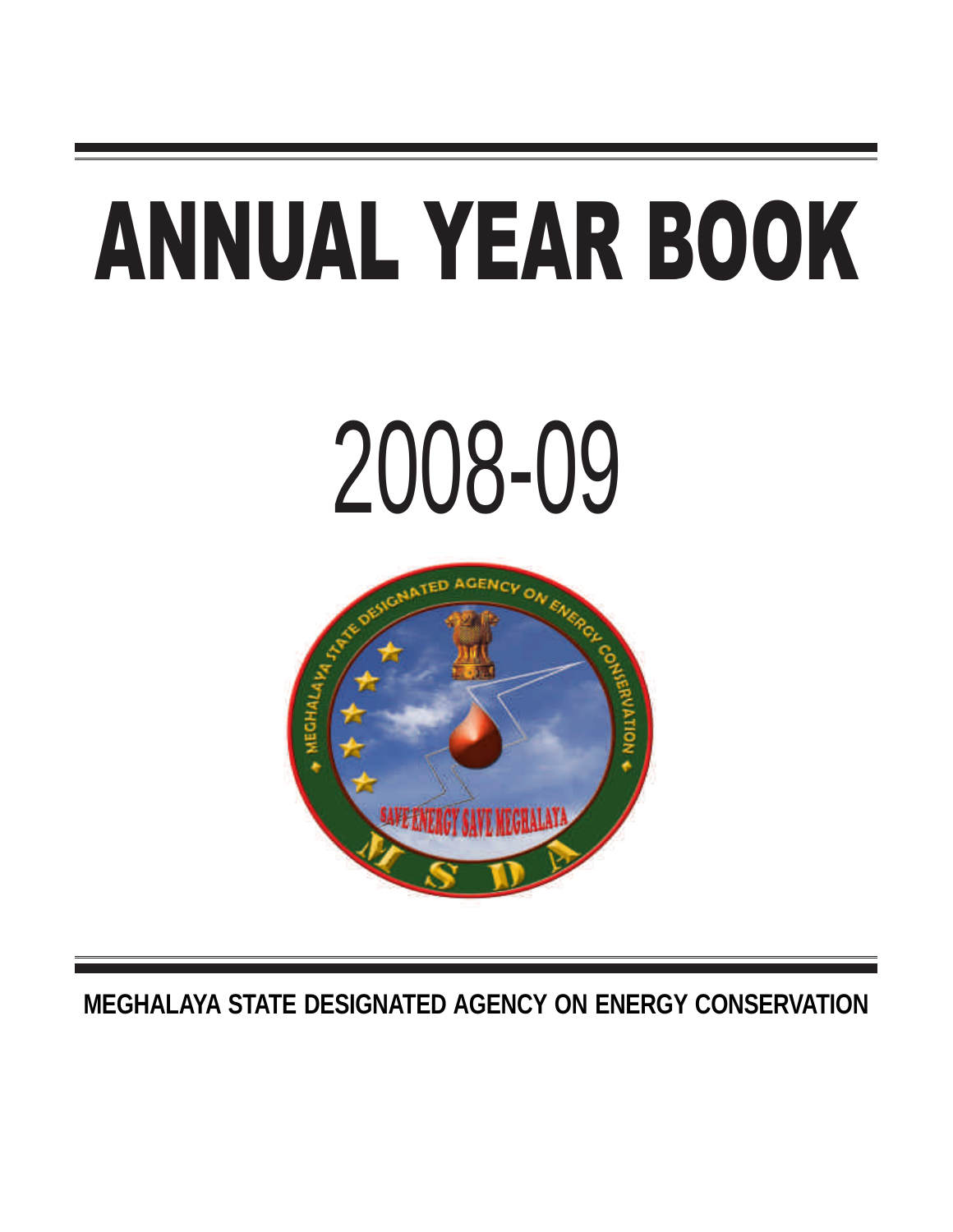# **CONTENTS**

|                              | Page No.                                                                                       |
|------------------------------|------------------------------------------------------------------------------------------------|
|                              |                                                                                                |
|                              | <b>Energy Conservation</b>                                                                     |
|                              | <b>Bureau of Energy Efficiency (BEE)</b>                                                       |
|                              | <b>Role of BEE</b>                                                                             |
|                              | Role of different Governments / Agencies                                                       |
|                              |                                                                                                |
|                              | <b>State Designated Agency (SDA)</b>                                                           |
|                              | <b>Organizational Structure</b>                                                                |
|                              | <b>About MSDA (Role and Responsibilities)</b>                                                  |
|                              | <b>Profile and Energy Scenario of Meghalaya</b>                                                |
|                              |                                                                                                |
|                              | <b>Formation of ECAT</b>                                                                       |
|                              | Activities as per energy conservation plan for 2007-08                                         |
|                              | <b>Funding status</b>                                                                          |
|                              | Selected Activities as per the Energy Conservation Plan                                        |
|                              |                                                                                                |
|                              | Activities initiated as per the energy conservation Plan during 2007-2008                      |
|                              | Other activates undertaken by the MSDA during the year 2007-08                                 |
|                              | Activities initiated during the year 2008-09                                                   |
|                              | 5. PROFILE OF ENERGY INTENSIVE SECTORS IN THE STATE & ENERGY SAVED 20-26                       |
|                              | <b>Profile of Maithan Ferro-Alloys Pvt Ltd:</b>                                                |
|                              | <b>Profile Cement Manufacturing Company Limited</b>                                            |
|                              | <b>Note on MSDA materials on Energy Conservation</b>                                           |
| <b>6. OTHER INITIATIVES.</b> |                                                                                                |
|                              | 7. ANY OTHER INITIATIVES RELATED TO ENERGY EFFICIENCY 28-32                                    |
|                              | Essay writing competition held on the 2007-08                                                  |
|                              | 8. SNAP SHOTS OF WORKSHOPS / SEMINARS DURING THE YEAR 2008-09  33-37                           |
|                              | <b>Essay writing competition 2008</b>                                                          |
|                              | <b>Energy conservation day 2008</b>                                                            |
|                              | 96th Indian Science Congress                                                                   |
|                              | Seminar on EC for Industrial Sectors and Govt. Officials standard and label-<br>ling programme |
|                              |                                                                                                |
|                              |                                                                                                |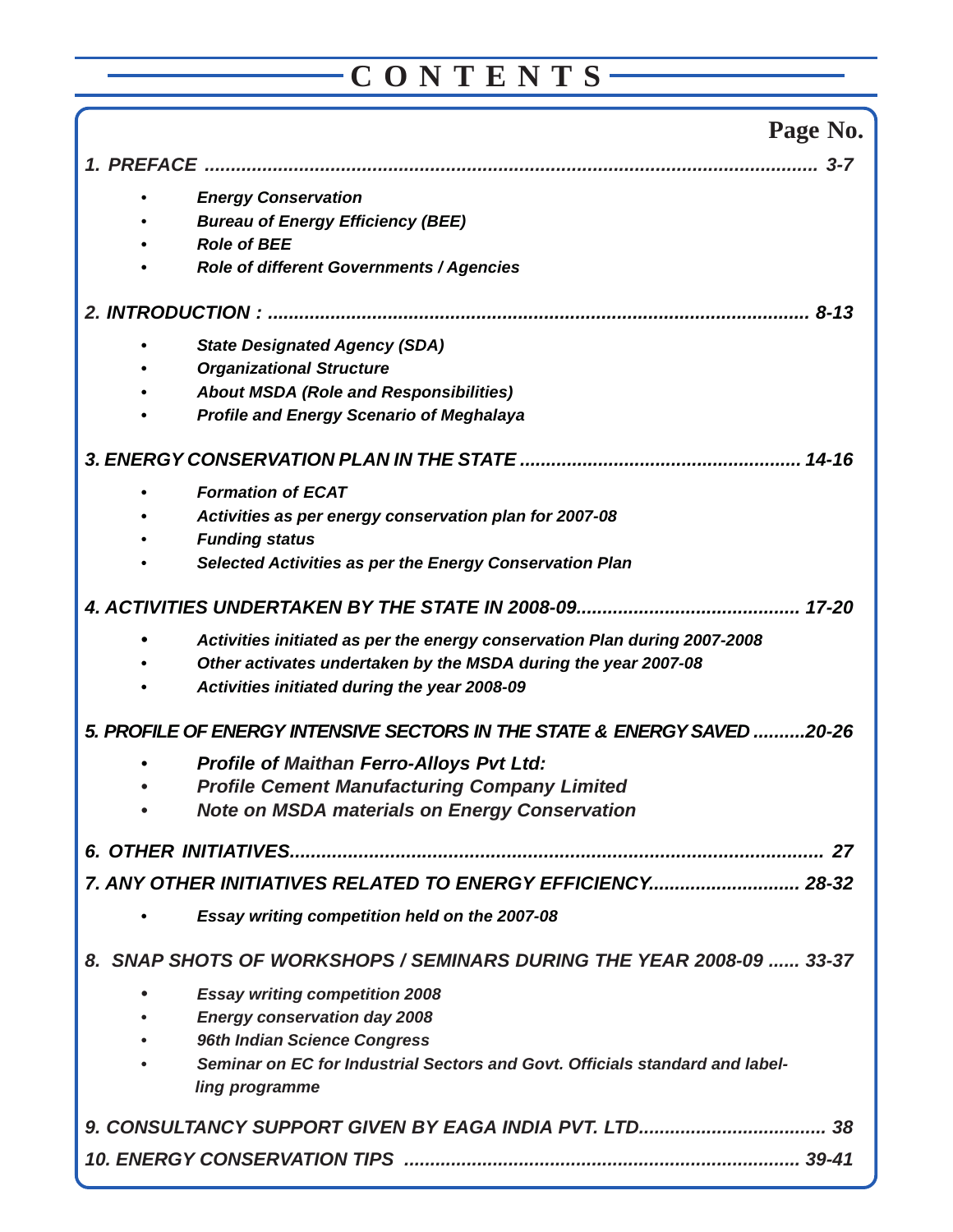### **1. PREFACE :**

"**Energy" means any form of energy derived from fossils fuels, nuclear substances or materials, Hydro-electricity includes electrical energy or electricity generated from renewable sources of energy or biomass connected to the grid. -Section 2(h) of the Energy Conservation Act, 2001** 

#### • **Energy Conservation**

With the dismal power scenario and energy crises that we are facing, Energy conservation turns out to be a key element in energy Policy. Energy Conservation can help reducing the demand supply gap with the demand which is always on the rise due to an advance development which has taken place. Energy Conservation if fully implemented can reduce the cost of energy, the need for new power plants and energy imports.

Energy conservation plays a crucial role in lessening climate change by reduction in atmospheric emission from power plants, industrial facilities and motor vehicles. It also reduces the numerous negative environmental and social impacts.

Energy conservation extends the life of equipment and appliances and reduces the maintenance cost by operating less hours and at less the maximum capacity.

About, 25,000 MW of capacity addition through energy efficiency only in the electricity sector has been estimated in India. 23% of the Energy Conservation potential for the economy as a whole has been assessed with minimum potential in industrial at agricultural sectors.

Recognizing the vast potential of energy saving and benefits of energy efficiency, the Govt of India enacted the Energy Conservation Act 2001 which came into force in March, 2002 for providing the legal framework, institutional arrangement and a regulatory mechanism at the central and state level for promoting efficiency in the country.

#### • **Bureau of Energy Efficiency (BEE)**

Bureau of Energy Efficiency (BEE) a statutory body established under Section 3(1)of the Energy Conservation Act 2001 under the Ministry of Power, Government of India was set up on the 1st March 2002 and it is headed by the Director General, at its headquarter at New Delhi . The ideal goal behind its instigation is to implement energy conservation activities at a large scale.

The mission of the BEE is to assist in developing policies and strategies with a thrust on selfregulation and market principles within the overall framework of the EC Act with the primary objective of reducing energy intensity aspect of the Indian economy. This will be achieved with active participation of all stakeholders in accelerated and sustained adoption of energy efficiency in all sectors.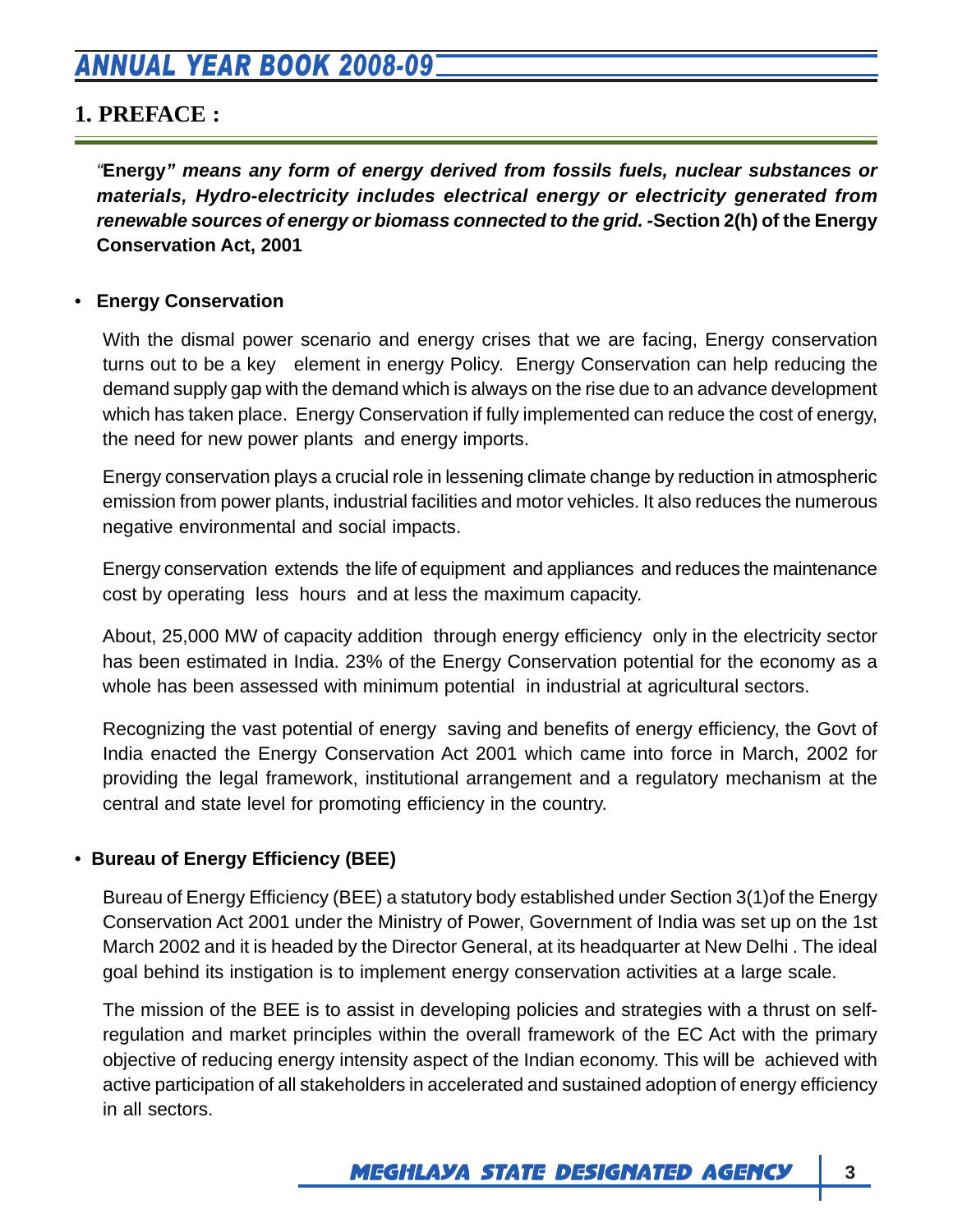#### **• Role of BEE**

As foreseen in the Energy Conservation Act 2001. BEE synchronizes with all stake holders and recognize, identify and utilize the existing resources and infrastructure. The role of BEE is divided into two different heads- the regulatory functions and the promotional functions :-

#### **Regulatory Funcitons**

The Major Regulatory Functions of BEE include:

- $\triangleright$  Develop minimum energy performance standards and labelling design for equipment and appliances
- $\triangleright$  Develop specific Energy Conservation Building Codes
- � Activities focussing on designated consumers
- � Develop specific energy consumption norms
- � Certify Energy Managers and Energy Auditors
- � Accredit Energy Auditors
- $\triangleright$  Define the manner and periodicity of mandatory energy audits
- $\triangleright$  Develop reporting formats on energy consumption and action taken on the recommendations of the energy auditors

#### **Promotional Functions**

The Major Promotional Functions of BEE include:

- $\triangleright$  Create awareness and disseminate information on energy efficiency and conservation
- � Arrange and organize training of personnel and specialists in the techniques for efficient use of energy and its conservation
- $\triangleright$  Strengthen consultancy services in the field of energy conservation
- $\triangleright$  Promote research and development
- $\triangleright$  Develop testing and certification procedures and promote testing facilities
- $\triangleright$  Formulate and facilitate implementation of pilot projects and demonstration projects
- $\triangleright$  Promote use of energy efficient processes, equipment, devices and systems
- $\triangleright$  Take steps to encourage preferential treatment for use of energy efficient equipment or appliances
- $\triangleright$  Promote innovative financing of energy efficiency projects
- $\triangleright$  Give financial assistance to institutions for promoting efficient use of energy and its conservation
- $\triangleright$  Prepare educational curriculum on efficient use of energy and its conservation
- $\triangleright$  Implement international co-operation programmes relating to efficient use of energy and its conservation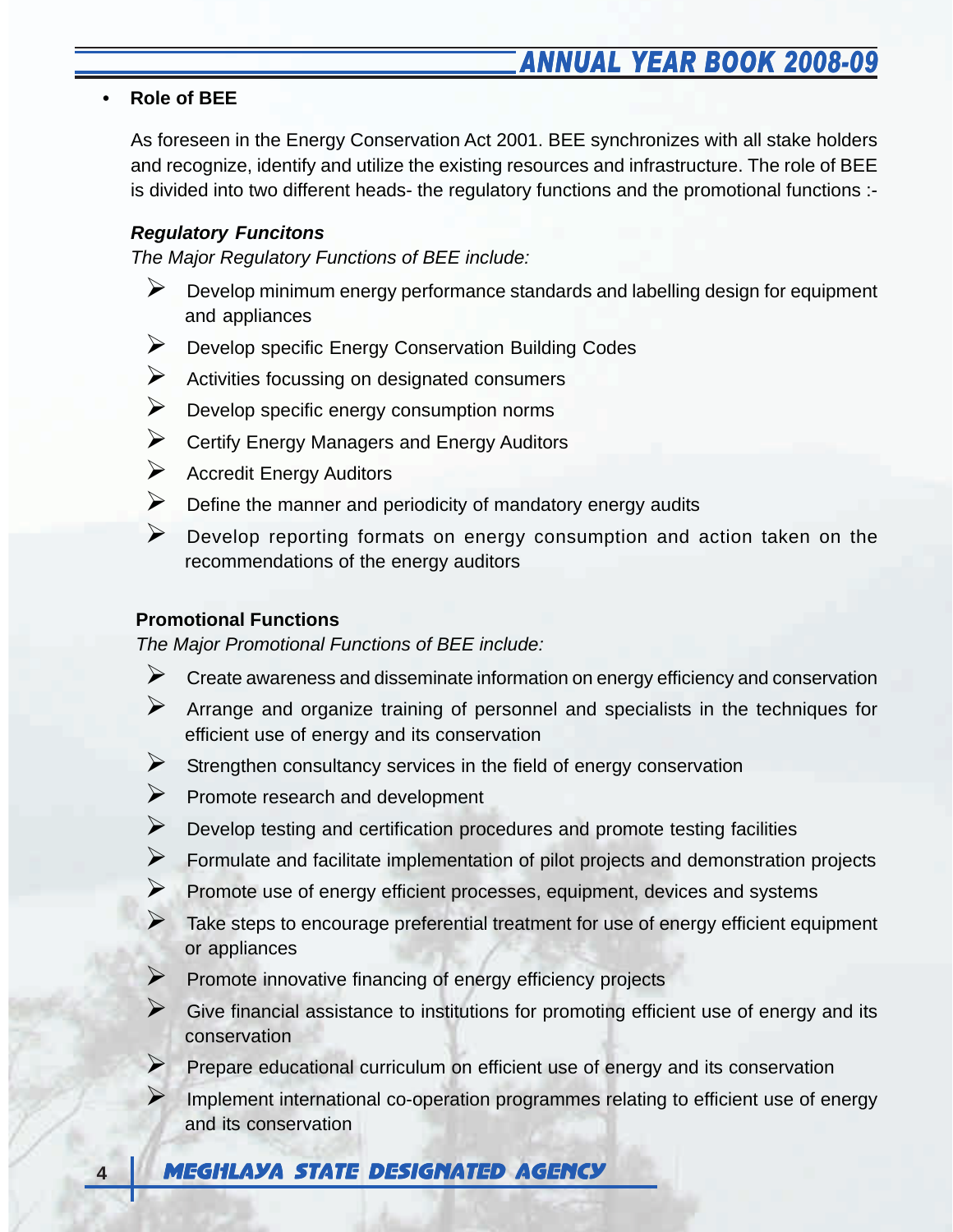## ANNUAL YEAR BOOK 2008-09 **ROLE OF DIFFERENT GOVERNMENTS / AGENCIES:**

## **Energy Conservation Measures in MeSEB**

The MeSEB is engaged in the Generation, Transmission and Distribution of Electricity and caters to over 2 % lakh consumers. As on 31.03.08 its connected load is about-338 MW. It instaHed capacity is just 185.2 MW.

The annual generation of energy is projected at 579.96 MU for the Year 08-09. The annual energy requirement for the same year is 1623.39 MU. An estimated 1043.43 MU is to be procured from other sources. Therefore there is acute shortage of power in MeSEB. Besides the MLHEP which is expected to add about 360 MU annually, will only be commissioned by 2009 at the earliest. It is with this in mind, that Energy Conservation becomes extremely vital for MeSEB. Demand side management has become the immediate need not only because generation of power costs, but also because there is acute shortage of power in the region.

In MeSEB, a number of measures have been taken up to conserve energy. Some of these measures can be categorized as follows:

#### **A. Public Awareness Campaigns**

- (i) Talks on DDK, AIR, Cable news channels.
- (ii) Design and distribution of Book Marks with Energy Conservation Tips,
- (iii) Annual observance of Energy Conservation Day on 14th December through design and display of Ads in local newspaper, printing of banners and display at prominent areas of capital and district Hq.
- (iv) Design of conservation Video Clips in Local languages (Khasi) and display on Cable TV.
- (v) Participation in Govt. fair, displaying energy conservation themes,
- (vi) Coordination activities in Schools organized by TERI on behalf of BEE.
- (vii) The Energy Conservation team was started in 1996. Presently the Energy Management Cell under EE MTI is engaged in carrying out awareness activities.

#### **B. Conservation Measures in MeSEB**

- (i) A guideline has been issued in 2007 to all Sub-divsions/Estate officers to exercise energy conservation measures such as phase-wise replacement of in efficient lighting systems with energy efficient, ones such as CFLs and energy saving Sodium/Mercury Vapour street lighting systems..
- (ii) The Sub divisional officers have been instructed to check the monitor the summer /winter timings of Timer switches installed for street lighting systems so that the lights do not glow during the day..
- (iii) All MeSEB offices are to use energy efficient lamps and propose their installation for new sub station/ offices.
- **C. Coordination with Bureau of Energy Efficiency for pamphlets, placards**
- **D. Being part of the state designated agency on Energy Conservation.**

**Public Relation Officer, MeSEB, Shillong** 

MEGHLAYA STATE DESIGNATED AGENCY DESIGNATED AGENCY **5**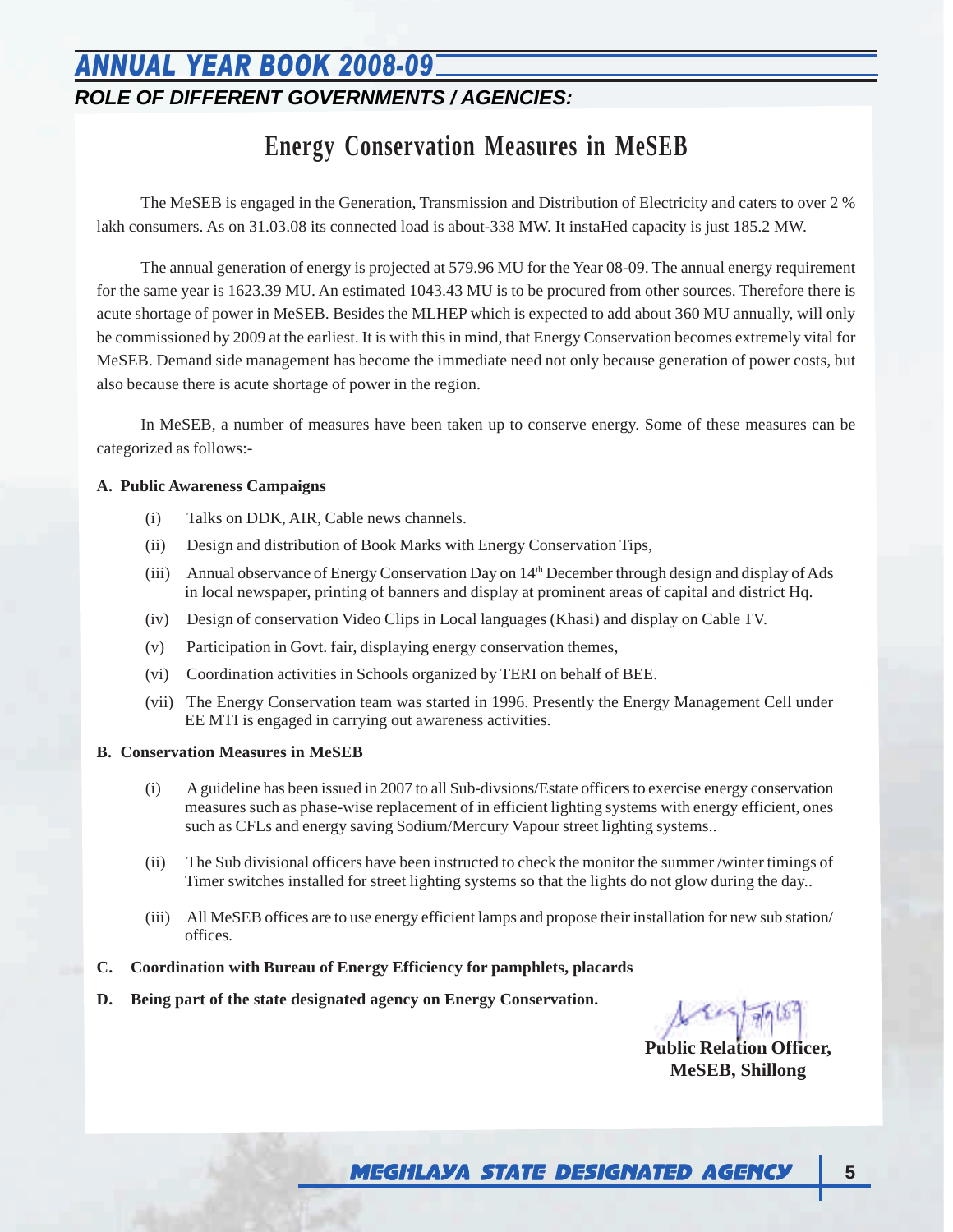# **ENERGY CONSERVATION STRATEGIES OF NORTH EASTERN ELECTRIC POWER CORPORATION**

North Eastern Electric Power Corporation (NEEPCO) Ltd. was established in April, 1976 under the aegis of the Ministry of Power, Govt. of India with the objective of harnessing vast hydro and thermal power potential of the region for producing pollution free and inexhaustible power through planned development of power generation projects. The Corporation, with present installed capacity of 1130 MW, has 5 (five) Nos. of power plants under operation which comprise of 2(two) Nos. of Gas Based Power Plants and the remaining 3(three) Nos. of hydro plants. Further, the Corporation has 2 (two) Nos. of Hydro Plants and 1(one) No of Gas Based Power Plants under different stages of construction. In addition to above, the Corporation is contemplating to execute number of future hydro & thermal power projects in the region.

The operational Gas Based Power Plants of the Corporation, commissioned way back in the last decade, was designed based on the efficiency and the energy conservation parameters prevalent during that time, which definitely does not suffice to the present energy conservation norms. With widespread awareness on the energy conservation, the Corporation has taken necessary action in regard to enhancement of efficiency of machines as well as optimization of plant equipments.

In order to locate the areas of the plants where the energy conservation techniques can be applied thereby resulting in higher efficiency, the Corporation has engaged M/s CPRI, a Govt .of India Enterprise, for carrying out Energy Audit at two of its Power Plants viz. Agartala Gas Turbine Project (84 MW) and Doyang H.E. Project (75 MW). The report of the Auditing is at final stage of preparation. The Corporation will consider implementation of recommendations on Energy Audit which will assist in continual saving in energy and will have far reaching effect on Energy Conservation.

The Corporation has also taken up necessary action for conversion of mode of operation of AGTP from open cycle mode to combined cycle mode which will result in higher energy conservation and greater efficiency. The Renovation & Modernization (R&M) of Assam Gas Based Power Plant (291 MW) as well as Kopili H.E. Power Plant (275 MW) are also being contemplated by NEEPCO as a part of energy conservation measures as well as optimization of efficiency of power plant.

The Corporation contemplates to undertake various energy conservation measures like use of LDR based street light controller, minimization of boiler blow down, use of energy efficient air conditioners, regular check up of valve fittings for minimization of leakage etc. The technical specifications of all power plants which are under construction and are to be constructed in future are being framed following latest norms of the Energy Conservation as per guidelines of BEE.

The implementation of the above measures envisages retrofitting of some old systems and equipment by more energy efficient ones which is cost intensive and as such, the same will be carried out in stages.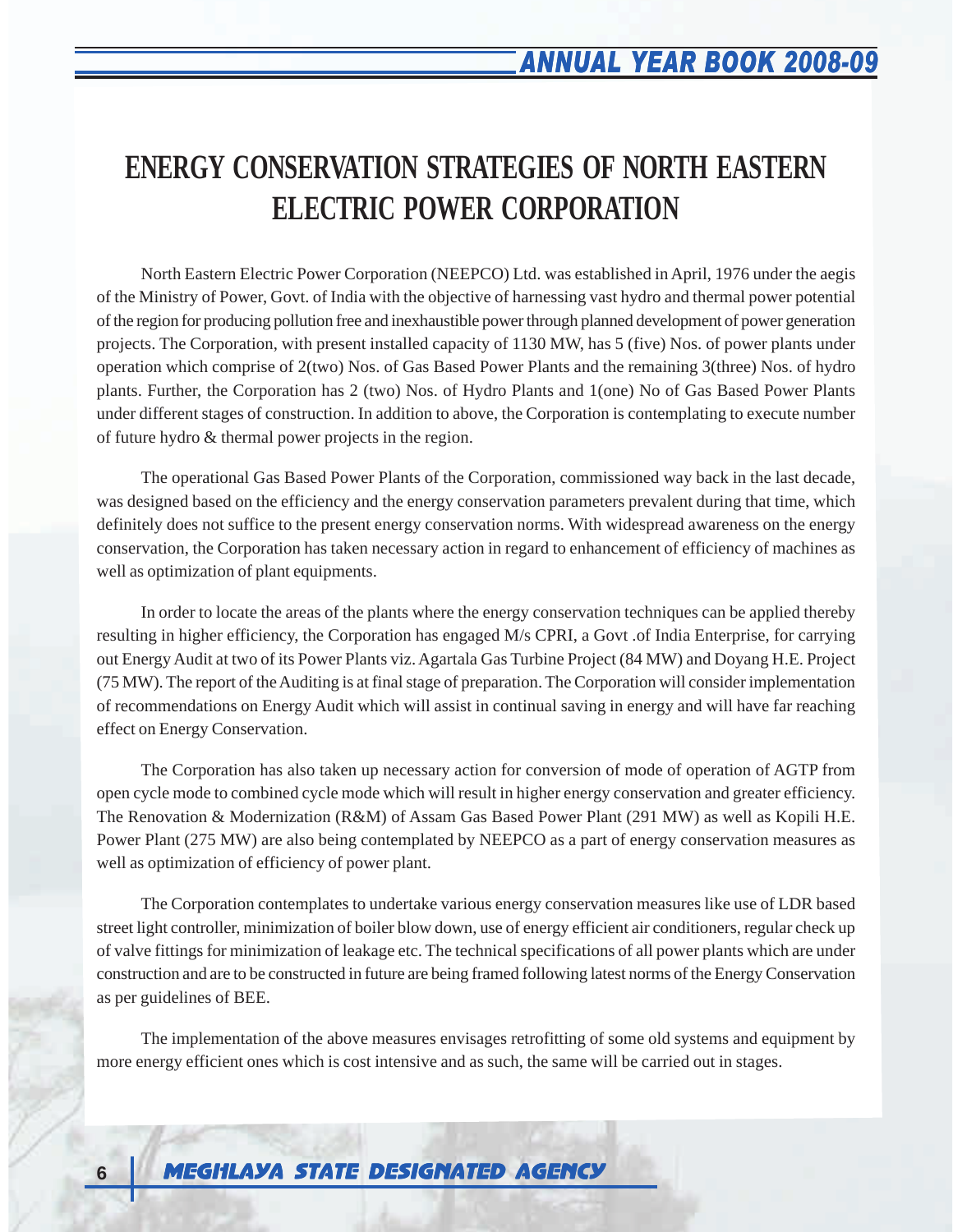NEEPCO has been entrusted by the Ministry of Power, Govt. of India to organize the State Level painting competition in the State of Meghalaya as a part of Energy conservation programme of the Government of India. The programme which started since 2005, is hosted by the Corporation on 14<sup>th</sup> November every year, with the assistance of the State Council of Science, Technology & Environment, Govt. of Meghalaya.

**(S.R.Biswas) Dy.General Manager (E), NEEPCO & Certified Energy Auditor(EA-6577**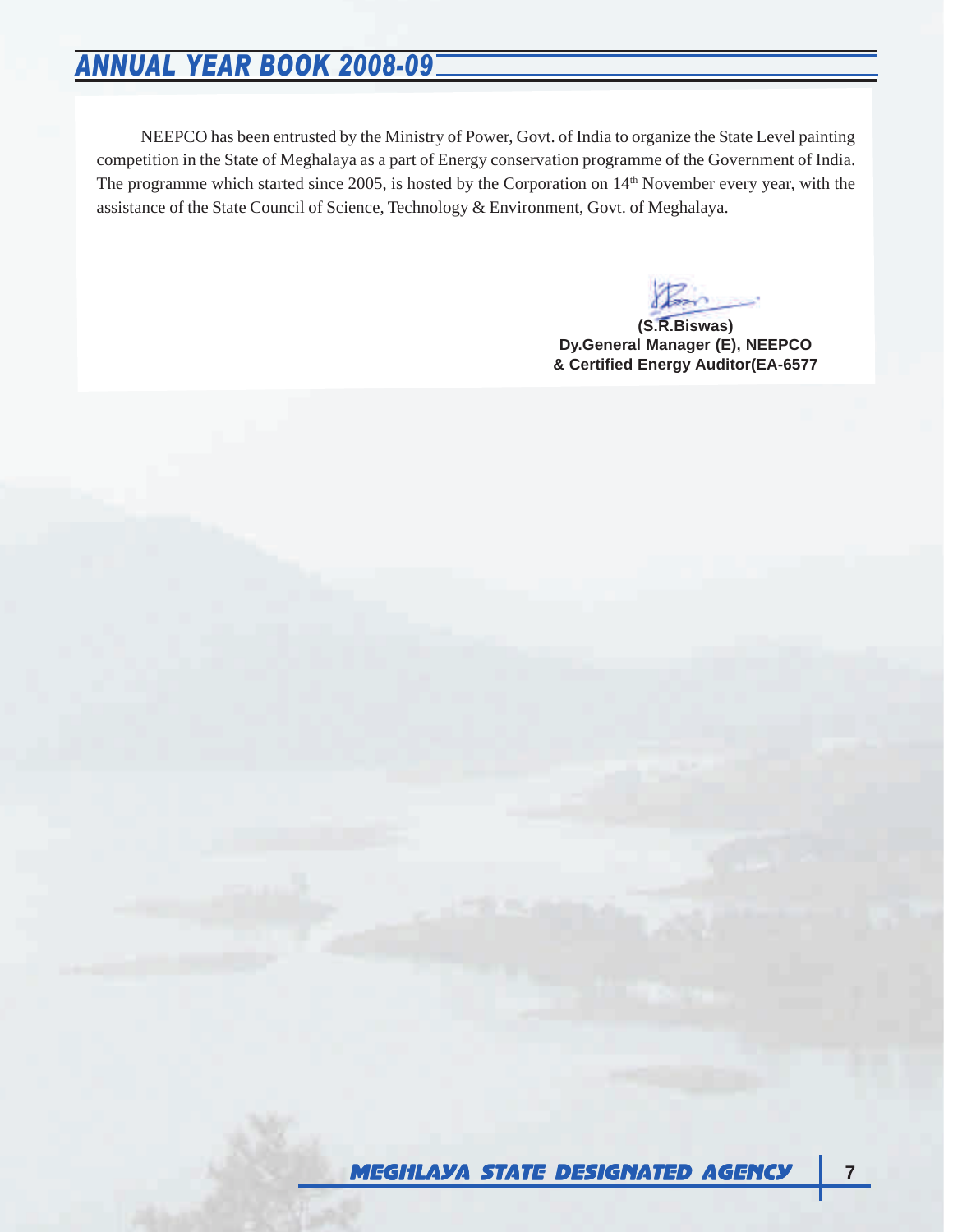## 2. INTRODUCTION :

### **State Designated Agency (SDA)**

The mission of State Designated Agency (SDA) and Bureau of Energy Efficiency (BEE) is to develop policies and strategies with a thrust on self--regulation and market principles, within the overall framework of the Energy Conservation Act (EC Act), 2001 with the primary objective of reducing energy intensity of the Indian economy. This will be achieved with active participation of all stakeholders, resulting in accelerated and sustained adoption of energy efficiency in all sectors.

The Energy Conservation Act came into force in March 2002. the setting up of Bureau of Energy Efficiency (BEE) and subsequently, the State Designated Agency, Meghalaya, one of the SDA which provides a legal framework for energy efficiency initiatives in the country. The Act empowers the Central Government and in some instances the State Governments to:

Notify energy intensive industries, other establishments, and commercial buildings as designated consumers.

Establish and prescribe energy consumption norms and standards for designated consumers

Direct designated consumers to

- Designate or appoint certified energy manager in charge of activities for efficient use of energy and its conservation
- Get an energy audit conducted by an accredited energy auditor in the specified manner and intervals of time.
- • Furnish information with regard to energy consumed and action taken on . the recommendation of the accredited energy auditor to the designated agency.
- Comply with energy consumption norms and standards, and if not so, to prepare and implement schemes for efficient use of energy and its conservation.
- Prescribe energy conservation building codes for efficient use of energy and its conservation in commercial buildings.
- Amend the energy conservation building codes to suit regional and local climatic conditions.
- Direct owners or occupiers of commercial buildings to comply with the provisions of energy conservation building codes.
- Direct mandatory display of label on notified equipment and appliances.

## **8** MEGHLAYA STATE DESIGNATED AGENCY MEGHLAYA STATE AGENCY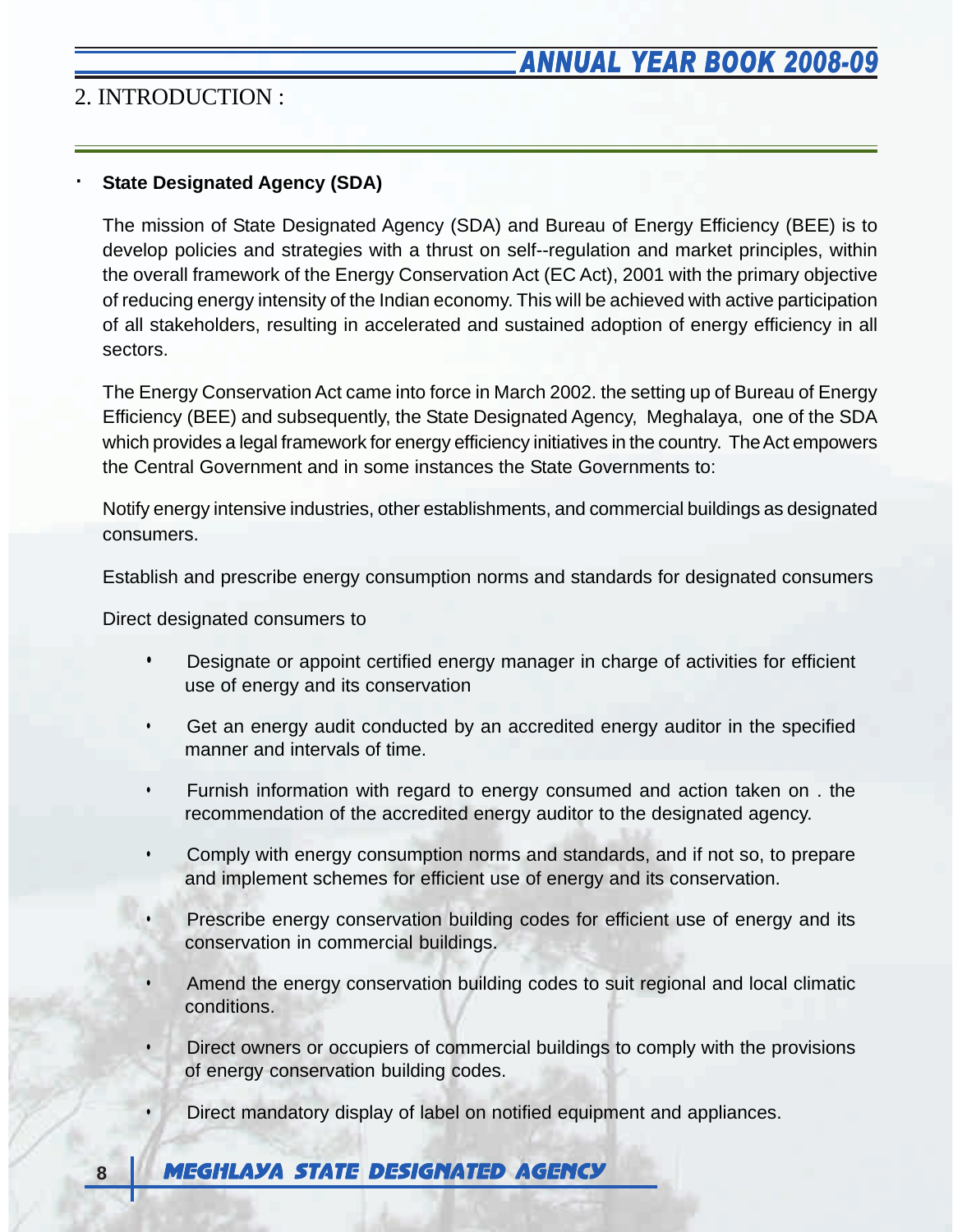- Specify energy consumption standards for notified equipment and appliance. Prohibit manufacture, sale, purchase and import of notified equipment and appliances not conforming to standards.
- The Energy Conservation Act, 2001 defines the powers of the State Government to facilitate and enforce efficient use of energy and its conservation. The State Governments have to designate State Designated Agencies in consultation with the Bureau of Energy Efficiency to coordinate, regulate and enforce the provisions of the Act in the State. Thus the State Designated Agencies are the strategic partners for promotion of energy efficiency and its conservation in the country.

#### **• Organizational Structure**

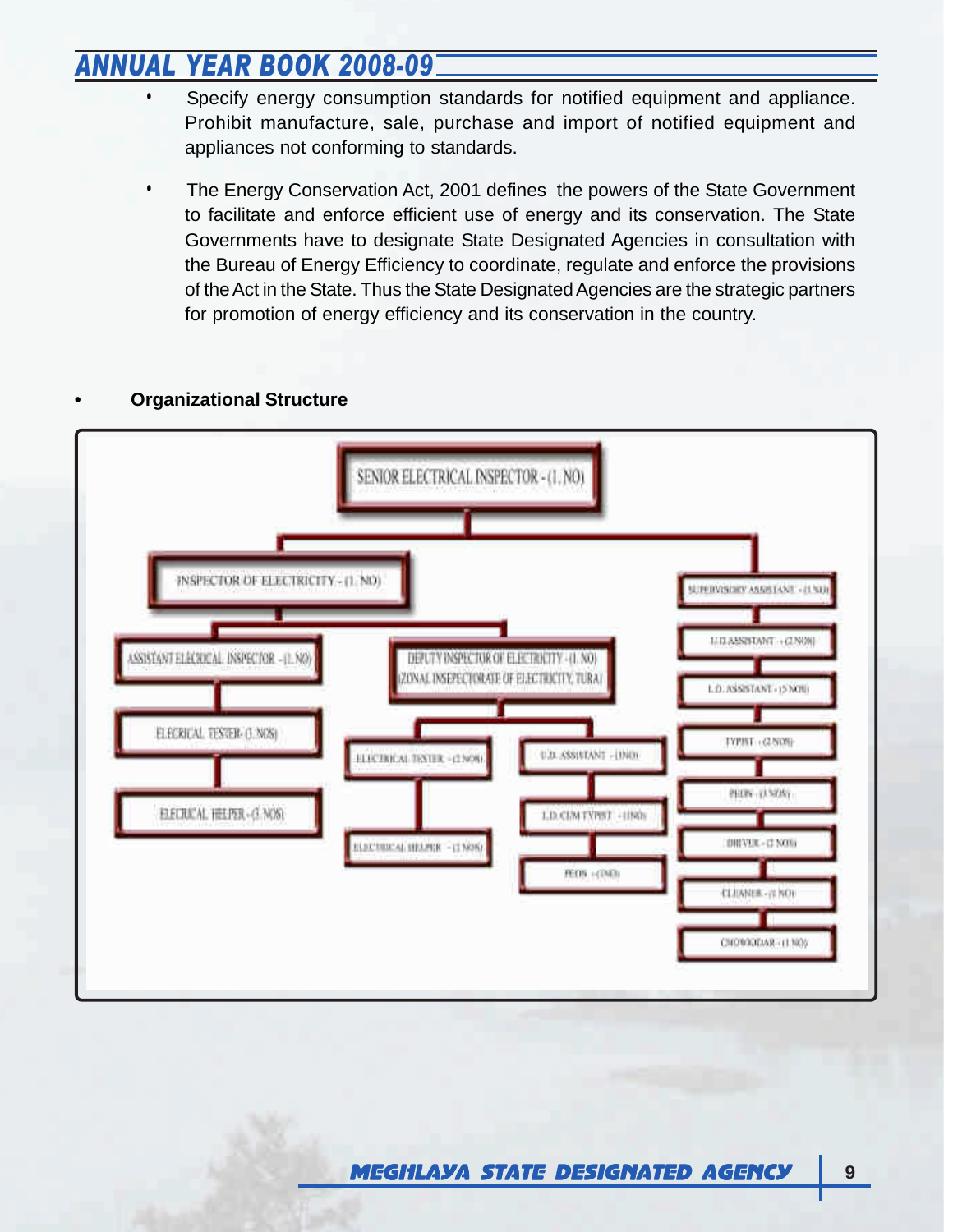#### **• About MSDA (role and Responsibilities)**

The three major roles envisaged for Meghalaya State Designated Agency in implementing EC Act are:

- **As a Development Agency**
- **As a Facilitator**
- **As a Regulatory / Enforcing Body**

#### **DEVELOPMENTAL ROLE:**

Meghalaya State Designated Agency would provide a platform for local policy development and implementation of the provisions of the EC act. Key ingredients of its developmental role include governance, compliance and advocacy of the EC act. In the absence or failure to discharge its responsibilities, the danger exists that the provisions under the act will not be enforced, that the laws will be by-passed and become ineffective, and that law reform opportunities in the future will not be identified and pursued.

Key elements related to the developmental role of Meghalaya State Designated Agency include the following:

- a) organization design
- b) capacity building for regulatory and facilitation functions
- c) program monitoring & interactive feedback

To start with, Meghalaya State Designated Agency is expected to take the stipulated tasks under the EC Act and generate feedback on the response from the designated consumers and other entities. Based on the experience gained and response, the program development process is reoriented for a result oriented path. A good deal of understanding between Meghalaya State Designated Agency and Bureau of Energy Efficiency and Energy Conservation program participants would be the basic pre-requisite for the success of this mission.

#### **ORGANIZATIONAL ISSUES :**

Governance is related to an effective organ-gram; existing agencies may be suitably restructured (through a review of job contents, qualification / experience of the staff, training / re-training needs, out-sourcing). Watch words reflecting an organization design catering to an effective developmental role focus on : efficiency, consistency, transparency & practicability in the style of functioning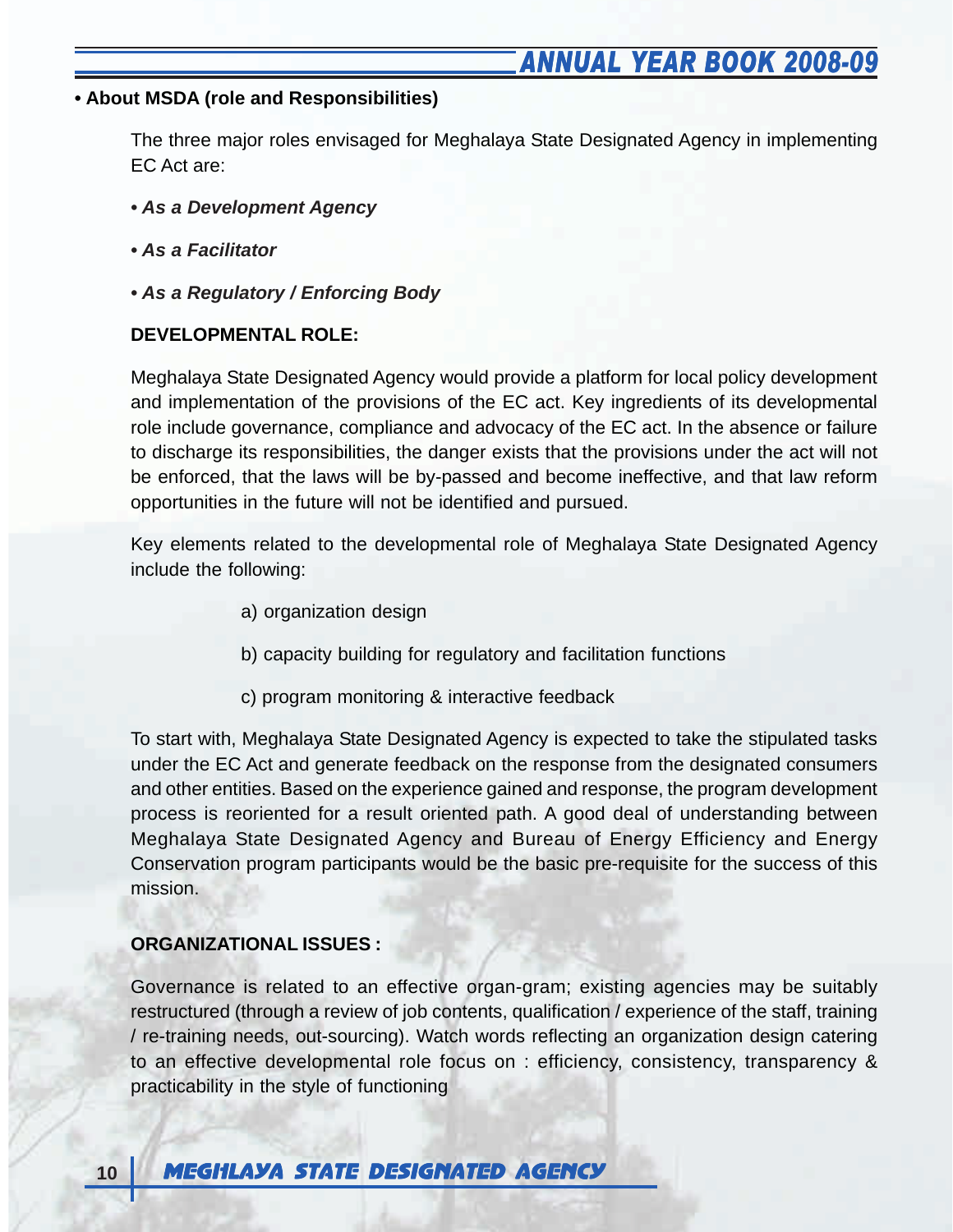**EXPECTATIONS FROM AN EFFECTIVE MEGHALAYA STATE DESIGNATED AGENCY EFFICIENCY**: lean & flexible set up geared to discharge responsibilities with limited physical & fiscal resources, internal management information system and reporting

**CONSISTENCY**: emphasis on retention of key functionaries and their development, need based practices/standards, system of monitoring & evaluation

**TRANSPARENCY**: exchange of information with Stake holders, publicity-media

**PRACTICABILITY:** respectability -+ responsiveness to customer complaints, initiatives over and above stipulated under the Act. useful suggestions for re-design of the Act.

#### **REGULATOR FUNCTIONS**

Meghalaya State Designated Agency is expected to boost the tempo of the energy conservation drive by tapping the latent potential for opportunities by activating not so responsive consumers to such efforts through market friendly interventions. The success of new legislation will also depend on the appropriateness and effectiveness of the compliance mechanisms. If, for example with inappropriate set up depicting inadequacies in respect of practical means of verification and inspection, the act is likely to be ignored by the stakeholders. It is the duty of the respective Meghalaya State Designated Agency to exercise particular care and attention to deploy a suitable cadre of specialists to cater to the provisions of the Act before national legislation can fulfill its full potential.

#### • **Profile and Energy Scenario of Meghalaya :**

The generation, transmission and distribution of electrical power is being looked after by the Meghalaya State Electricity Board.

#### **Generation capacity (Hydel Generation) No thermal generation**

**Myntdu Leskar H.E. Project of 84 mw is under construction. The Range of average annual energy consumption are around 459 mw.** 

|                | <b>Sl. No.</b> Name of power station | <b>Capacity</b> | <b>Total installed</b><br>capacity (mw) |
|----------------|--------------------------------------|-----------------|-----------------------------------------|
|                | <b>Umtru Power Station</b>           | 11.2            | 185.2                                   |
| $\overline{2}$ | Umiam Stage - I                      | 36              |                                         |
| 3              | Umiam Stage-II                       | 18              |                                         |
| 4              | Umiam Stage -III                     | 60              |                                         |
| 5              | Umiam Stage - IV                     | 60              |                                         |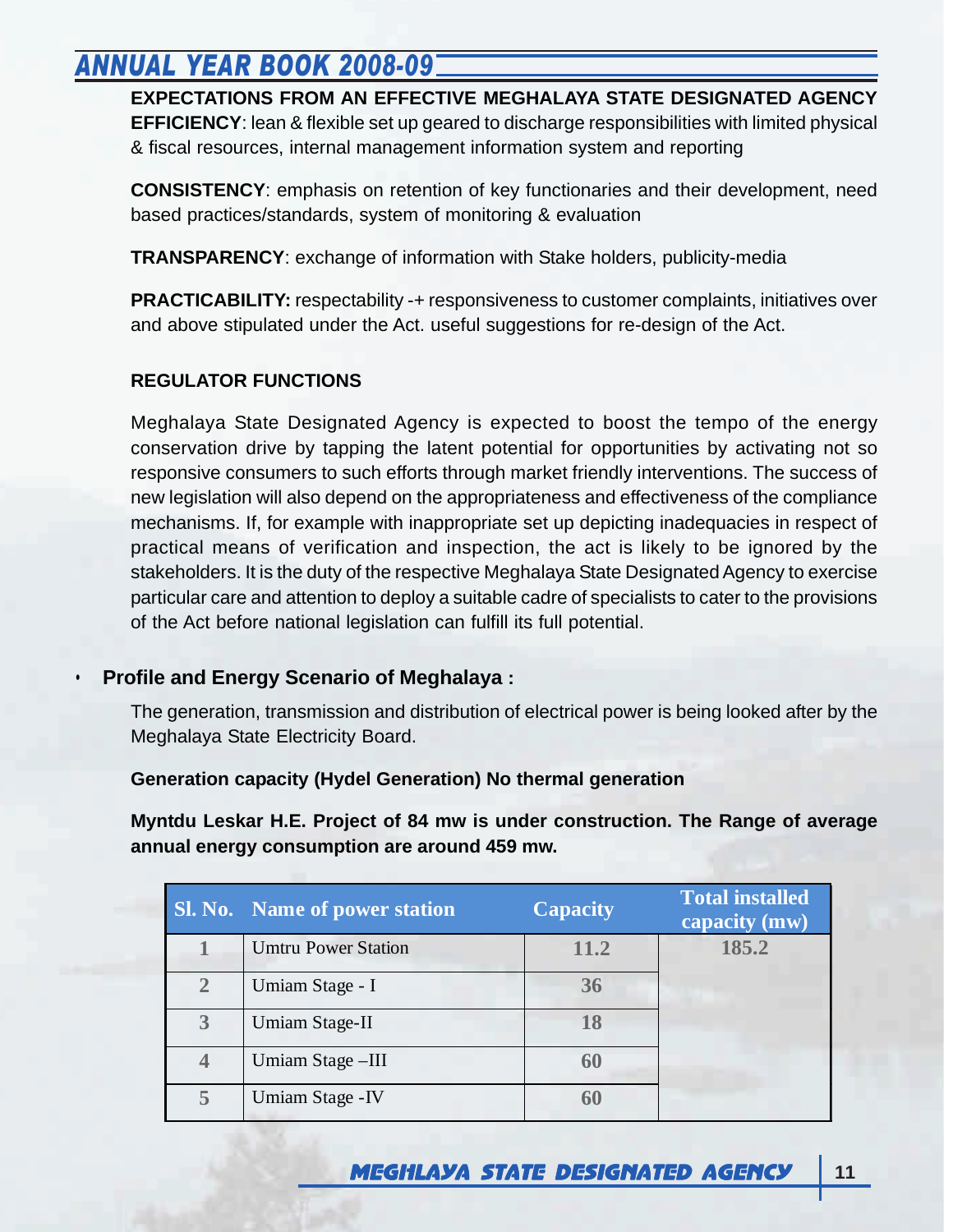The State as of now is facing an acute shortage of Power Supply and the State Government feels that the vast hydel potential of 3000 mw needs to be harnessed at the earliest. Efforts are also been made on the development of transmission line so that the State can evacuate its future generation and also to enable to draw its share of power from the Central Power Sector in the North Eastern Region.

During non- monsoon period, the availability of power is very low and even the restricted demand of power in the State has to be met through import of power from the North East Grid. This is due to the new liberalized industrial policy of Meghalaya that has triggered an unprecedented load growth in the industrial sector of Meghalaya, coupled with the identical growth in other sectors due to accelerated power development and reform process.

|         |                       |                                                    | <b>POWER AVAILABILITY</b>   |                      |                                     |
|---------|-----------------------|----------------------------------------------------|-----------------------------|----------------------|-------------------------------------|
| Year    | Unrestricte<br>d Peak | <b>Power Availability (MW) (Annual</b><br>Average) |                             |                      | <b>Total</b><br><b>Availability</b> |
|         | <b>Demand</b><br>(MW) | <b>State</b>                                       | <b>Central Sector Share</b> |                      | (MW)                                |
|         |                       | <b>Generation</b>                                  | <b>Total Share</b>          | <b>Actual drawal</b> |                                     |
| 2004 05 | <b>220</b>            | 67.75                                              | 78.91                       | 66.39                | 146.66                              |
| 2005 06 | 280                   | 58.76                                              | 82.70                       | 78.07                | 141.46                              |
| 2006 07 | 350                   | 44.60                                              | 73.60                       | 94.70                | 118.20                              |
| 2007 08 | 385                   | 75.60                                              | 85.35                       | 82.79                | 160.95                              |
| 2008 09 | 425                   | 64.40                                              | 98.90                       | 91.60                | 163.20                              |

This has affected the power demand and the unrestricted peak load for the year 2007-08 is projected at 610 MW

Due to transmission constrain, MeSEB can draw only 120-140 MW and 60-80 MW during off-peak and peak hours.

**Present Power Demand Position in the State** 

- **a. industrial release load 260 MW**
- **b. pending industrial load assured 220 MW**
- **c. domestic and commercial load 130 MW**

**Total unrestricted Demand 610 MW ( a+b+c)**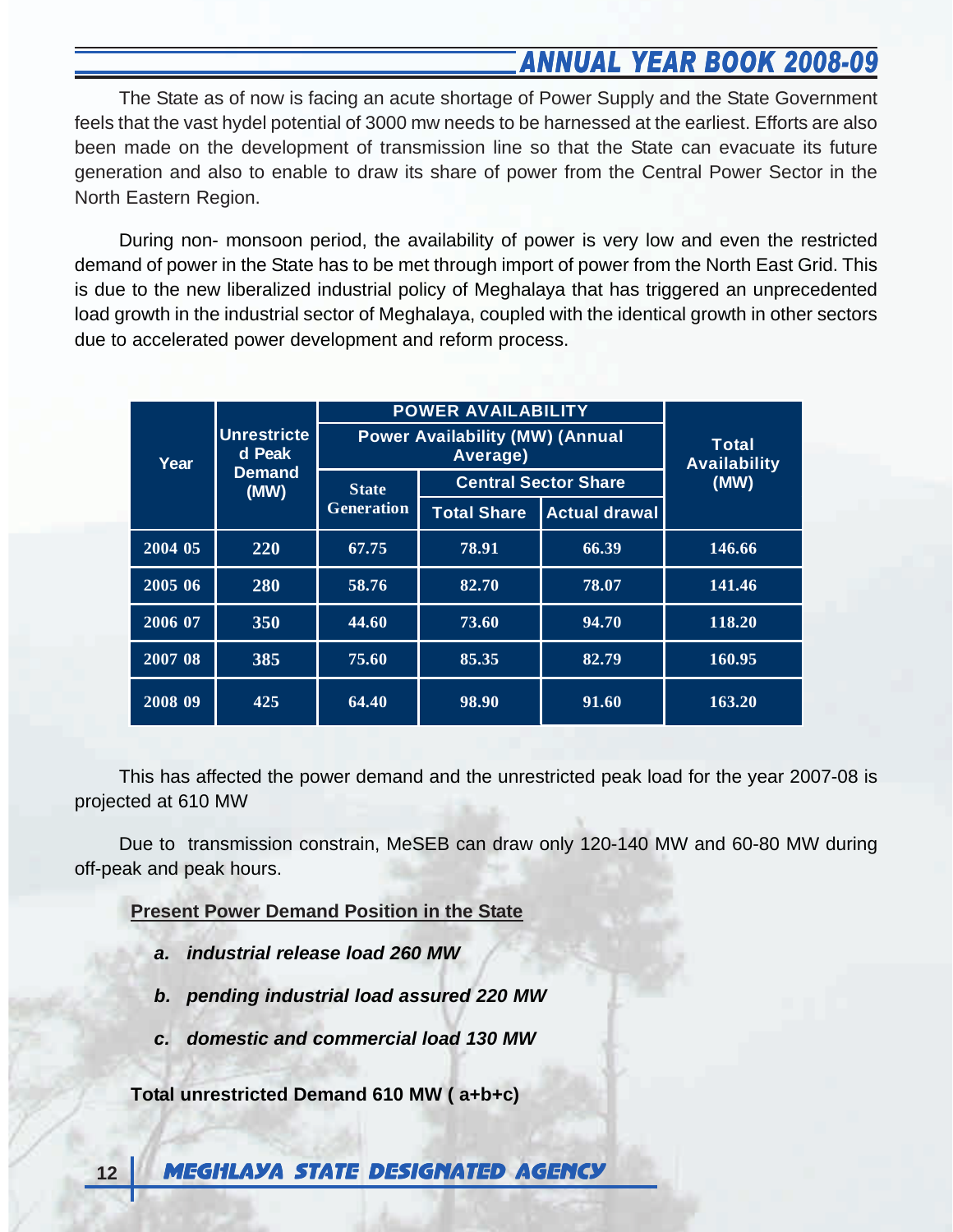#### **Demand forecast**

| a. At the end of 11th Plan (2012) | Ξ. | <b>796 MW</b>  |
|-----------------------------------|----|----------------|
| b. At the end of 12th (2017)      | =  | <b>1281 MW</b> |

#### **Present status of village electrification in the state of Meghalaya is shown in the table below**

| SI.<br>NO.     | <b>DISTRICT</b>         | <b>TOTAL NO. OF</b><br><b>VILLAGES</b> | <b>VILLAGES ELECTRIFIED UPTO</b><br>31.03.2009 |
|----------------|-------------------------|----------------------------------------|------------------------------------------------|
|                | <b>East Khasi Hills</b> | 920                                    | 805                                            |
| 2              | <b>West Khasi Hills</b> | 924                                    | 360                                            |
| 3              | <b>Ri Bhoi</b>          | 543                                    | 427                                            |
| $\overline{4}$ | <b>Jaintia Hills</b>    | 467                                    | 493                                            |
| 5              | <b>East Garo Hills</b>  | 864                                    | 359                                            |
| 6              | <b>West Garo Hills</b>  | 1469                                   | 762                                            |
| 7              | <b>South Garo Hills</b> | 595                                    | 222                                            |
|                | <b>TOTAL</b>            | 5782                                   | 3428                                           |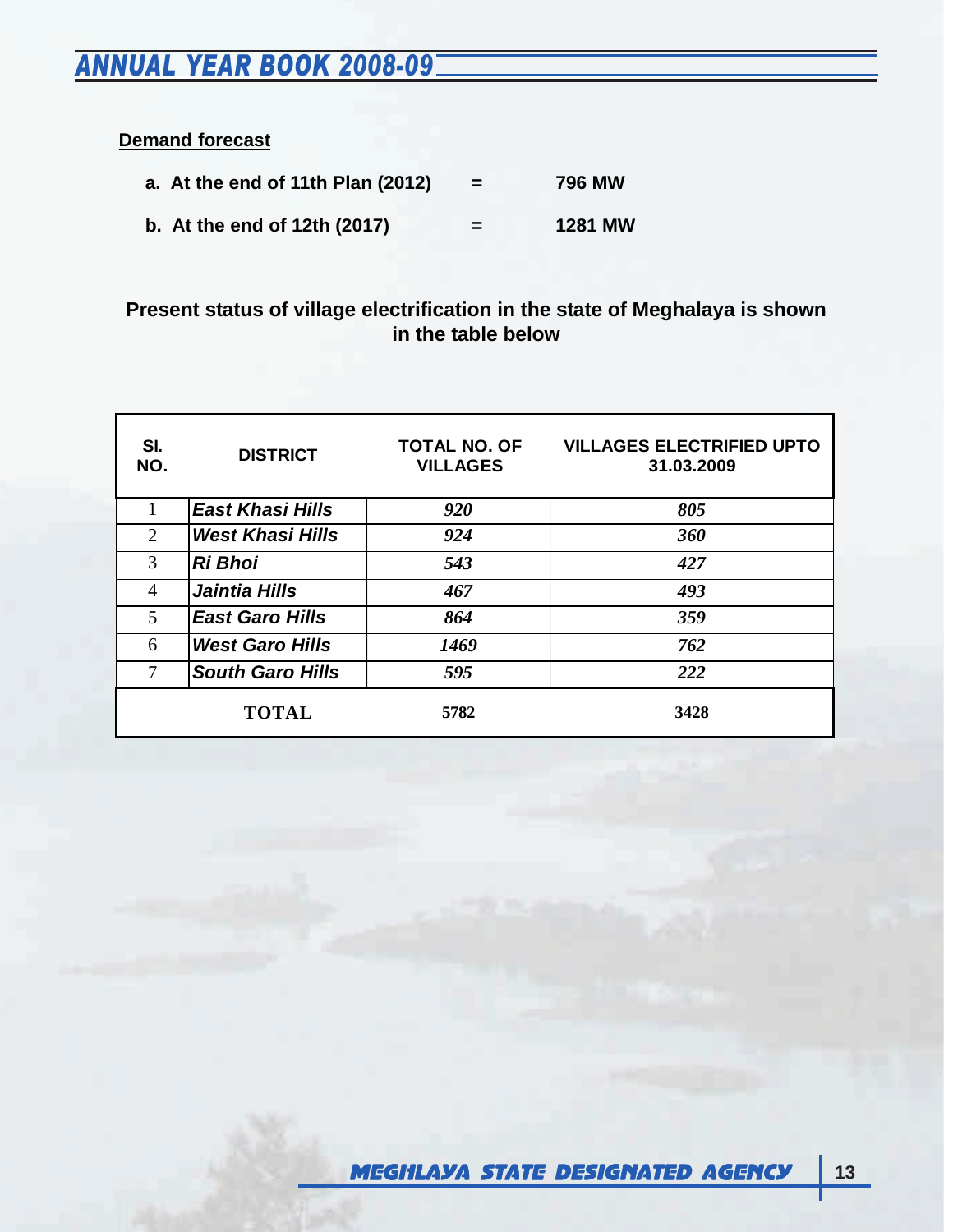## **3. ENERGY CONSERVATION PLAN IN THE STATE**

#### **• Formation of ECAT**

The Meghalaya State Designated Agency has officially written to different Government Departments for nominating officers from their respective departments to be members of the ECAT. Some departments have officially responded by nominating one or two officers to be included in this team while others are yet to be officially give their nominations. The Meghalaya State Designated Agency will work on this and it will then send the proposal to the Government for constitution of ECAT

**· Activities as per energy conservation plan for 2007-08**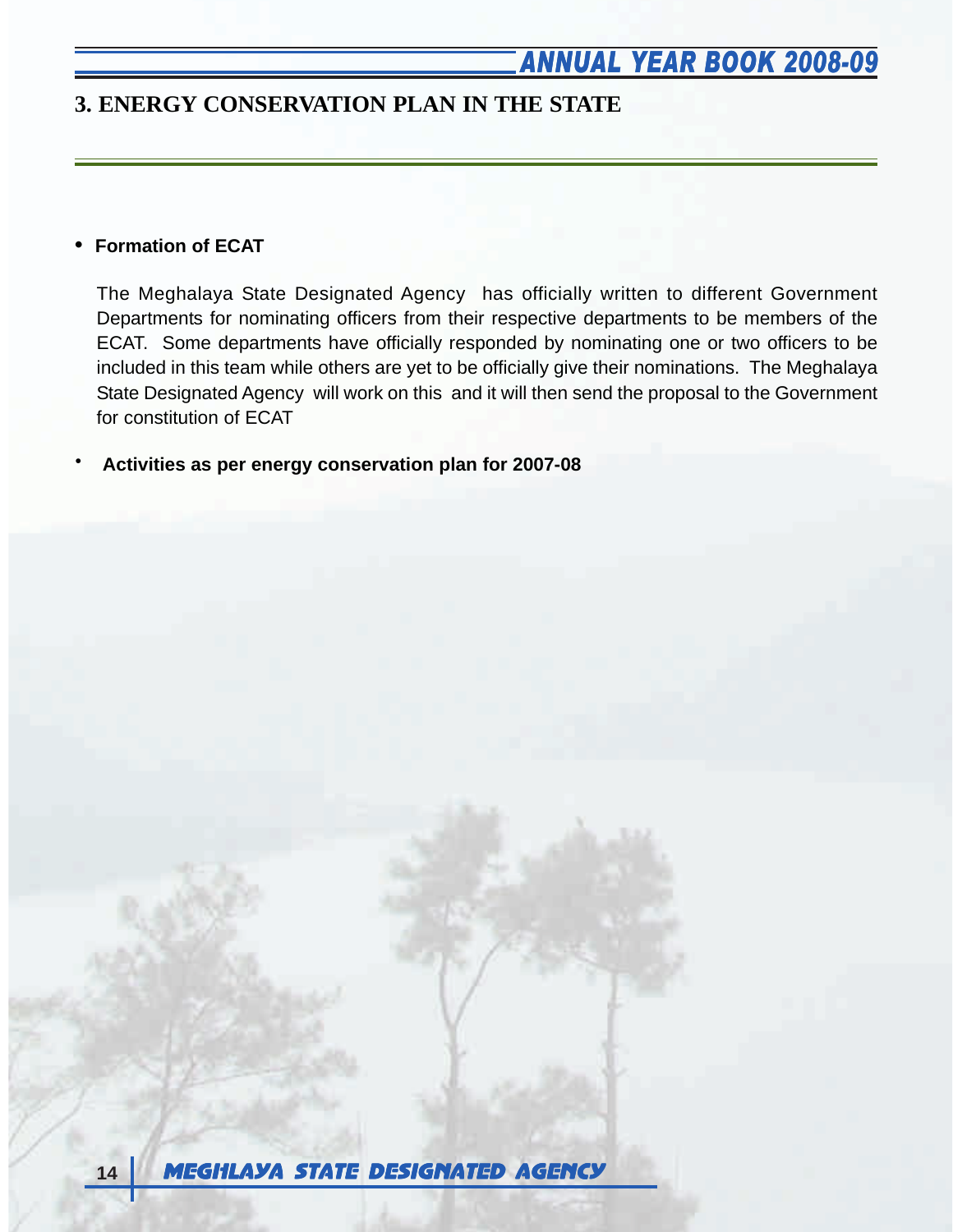|      | <b>D. PUBLICITY / AWARENESS</b>                                                                                                                                                                        |
|------|--------------------------------------------------------------------------------------------------------------------------------------------------------------------------------------------------------|
|      | 6.1 Annual State level conference of energy intensive industry, as well as certified energy managers and energy auditors with award for all categories                                                 |
|      | 6.2 Constitution of EC Awards                                                                                                                                                                          |
|      | 9.0 Design and printing of promotional material to be distributed to all four stakeholders:<br>certified energy managers, accredited energy auditors, designated consumers and<br>general public       |
|      | E. TECHNICAL ASSISTANCE                                                                                                                                                                                |
|      | 15.2 Conduct demo projects (Govt. buildings, water pumping station, sewage pumping<br>station, Municipality, Street lighting system, traffic lighting system, etc.)                                    |
|      | 15.3 DSM demo projects (CFL, peak load management programs, etc.)                                                                                                                                      |
| 15.4 |                                                                                                                                                                                                        |
|      | 15.5 Dissemination of the demon project results                                                                                                                                                        |
|      | 15.6 Development of SMEs Clusters                                                                                                                                                                      |
|      | 15.7 EE in Agricultural Pumping System.                                                                                                                                                                |
|      | 16.0 Preparation and publishing of annual year book of energy conservation measures at<br>State level                                                                                                  |
|      | 17.0 Survey of buildings at state level which fall under the Energy Conservation Act.                                                                                                                  |
| 17.1 |                                                                                                                                                                                                        |
|      | 17.2 Prepare commercial buildings list as designated consumers.                                                                                                                                        |
|      | 18.0 Preparation of report and analysis of state level incentive as well as disincentive<br>policies concerning energy conservation measures in energy intensive industries<br>including power sector. |
|      | 18.1 Publication of State Level Annual Book of Energy Conservation Measures                                                                                                                            |
|      | 19.0 Preparation of recommendation for streamlining state level policies concerning<br>energy conservation                                                                                             |
|      | 19.1 Formulation of state policy and action plan / operational plan                                                                                                                                    |
|      |                                                                                                                                                                                                        |

#### • **Funding status**

The funding pattern out of the budget estimate for five years energy conservation Action Plan prepared by the Meghalaya State Designated Agency is as indicated below:

**For the year 2007-2008 the fund released is Rs. 18,73,000 only** 

**For the year 2008-2009 the fund released is Rs. 22,16,900 only**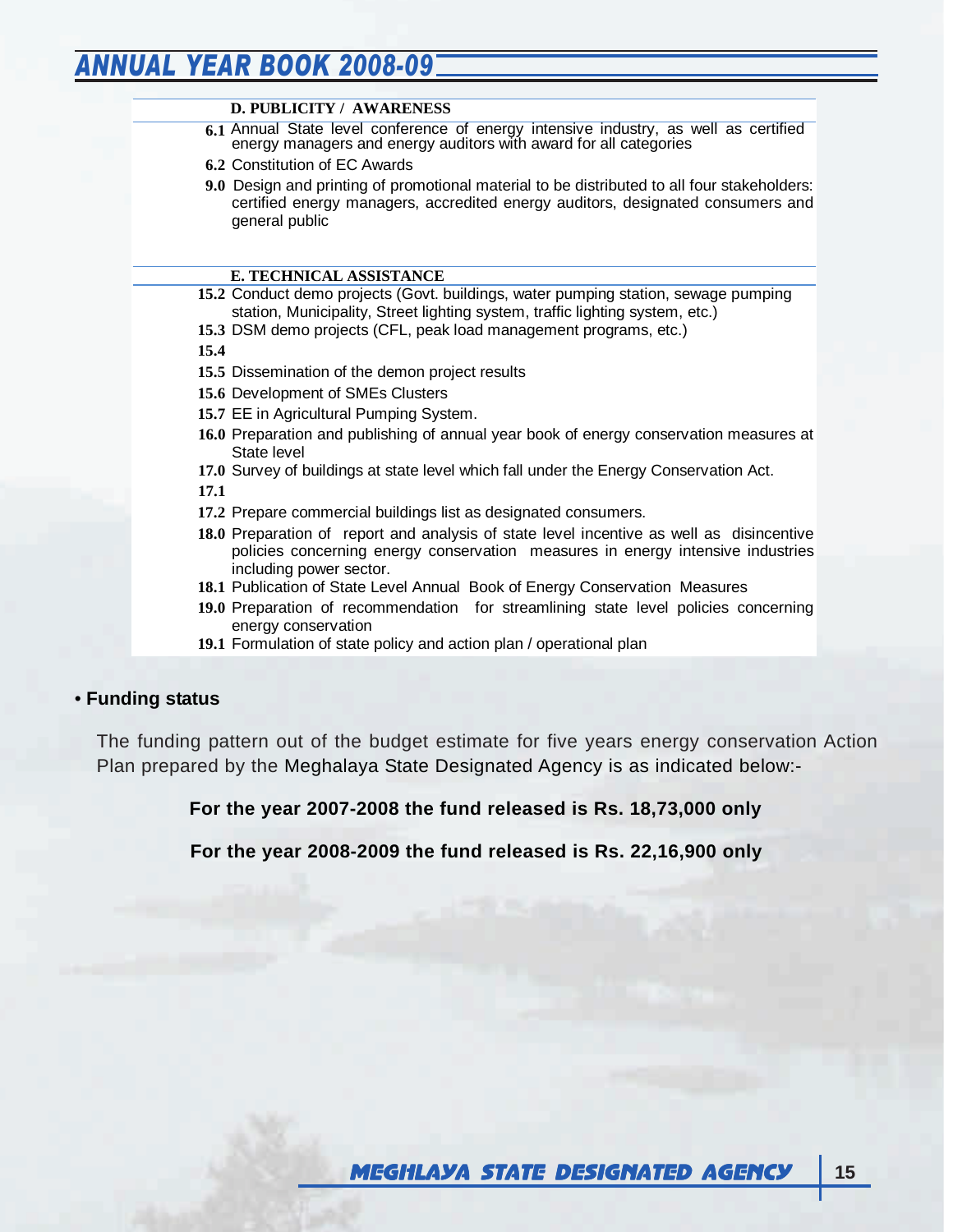• **Selected Activities as per the energy conservation Plan** 

|                                    |                            | Establishment of Internet Platform for                                    |  |  |  |
|------------------------------------|----------------------------|---------------------------------------------------------------------------|--|--|--|
|                                    |                            | Communication with SDA (software Components)                              |  |  |  |
|                                    |                            |                                                                           |  |  |  |
| A. INFRASTRUCTURE /                | <i>i</i> ) Office Software |                                                                           |  |  |  |
| <b>AIDS</b>                        |                            | ii) Window Operating System                                               |  |  |  |
|                                    |                            | iii) Web Designing                                                        |  |  |  |
|                                    |                            | iv) Other Requirements                                                    |  |  |  |
|                                    |                            |                                                                           |  |  |  |
|                                    | 1                          | Establishment of Internet Platform for                                    |  |  |  |
|                                    |                            | Communication with SDA (Consultancy                                       |  |  |  |
|                                    | $\overline{2}$             | Components)                                                               |  |  |  |
|                                    |                            | Preparation of list of certified energy<br>managers and accredited energy |  |  |  |
|                                    |                            | auditors which work or reside in the                                      |  |  |  |
| <b>B. TECHNICAL</b>                |                            | <b>State</b>                                                              |  |  |  |
| <b>ASSISTANCE /</b>                | $\overline{3}$             | Preparation of list of designated                                         |  |  |  |
| <b>CONSULTANCY</b>                 |                            | consumers and their energy                                                |  |  |  |
|                                    |                            | consumption                                                               |  |  |  |
|                                    | 13                         | Collection of data concerning                                             |  |  |  |
|                                    |                            | manufacturing as well as sales of                                         |  |  |  |
|                                    |                            | household appliances and other                                            |  |  |  |
|                                    |                            | equipment at state level falling under the                                |  |  |  |
|                                    |                            | <b>Energy Conservation Act</b>                                            |  |  |  |
| C. WORKSHOP /                      |                            | 10<br>Conduct mandatory refresher course for                              |  |  |  |
| <b>TRAINING</b>                    |                            | certified energy auditors and Energy<br>Managers                          |  |  |  |
| <b>PROGRAMMES/</b>                 | 12.2                       | Training of SDA personnel as trainers                                     |  |  |  |
| <b>MANUALS</b>                     |                            | (through TOT)                                                             |  |  |  |
|                                    | 9                          | Design and printing of promotional                                        |  |  |  |
|                                    |                            | material to be distributed to all four                                    |  |  |  |
| D. PUBLICITY /<br><b>AWARENESS</b> |                            | stakeholders: certified energy managers,                                  |  |  |  |
|                                    |                            | accredited energy auditors, designated                                    |  |  |  |
|                                    |                            | consumers and general public                                              |  |  |  |
|                                    | 15.2                       | Conduct demo projects (Govt. buildings,                                   |  |  |  |
| <b>E. TECHNICAL</b>                |                            | water pumping station, sewage pumping                                     |  |  |  |
| <b>ASSISTANCE</b>                  |                            | station, Municipality, Street lighting                                    |  |  |  |
|                                    |                            | system, traffic lighting system, etc.)                                    |  |  |  |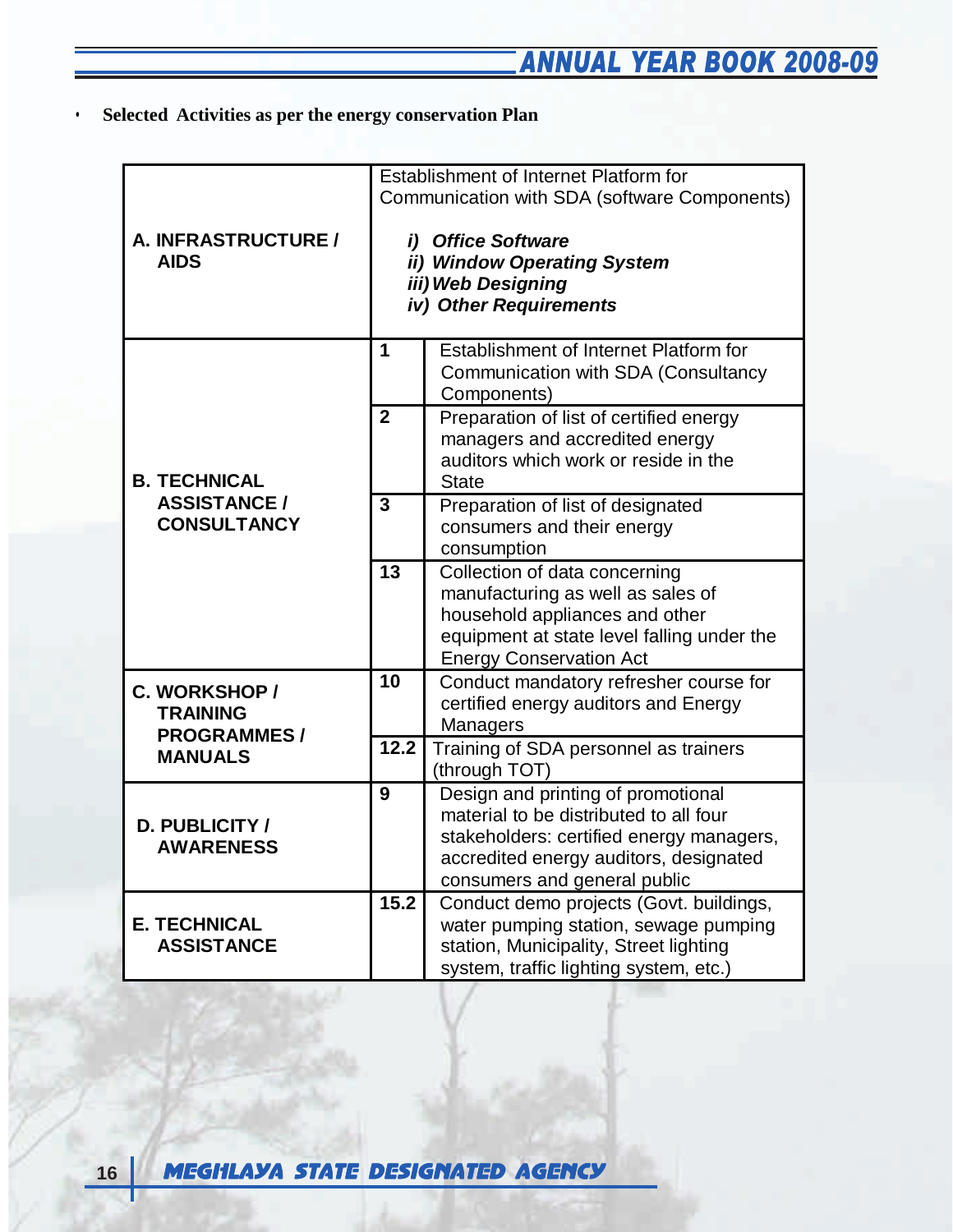## ANNUAL YEAR BOOK 2008-09 **4. ACTIVITIES UNDERTAKEN BY THE STATE IN 2008-09**

#### **• Activities initiated as per the energy conservation Plan during 2007-2008**

The Inspectorate of Electricity being the State Designated Agency in its initial step have undertaken the works as per the activities-wise shown in the analysis of funds 2007-08 as follows

- I. Establishment of Internet platform for communication with Meghalaya State Designated Agency. The job have been entrusted to the National Informatic Centre, Shillong and the State's Website by the address of : www.msda.nic.in was launched on the 18th November, 2008. The expenditure for purchasing the computer hardware i.e. Monitor, UPS, Laptop, LCD Multimedia Projector, Document Scanner, Lazer Printer and Tripod Screen for LCD Projector comes to Rs. 1,63, 027/- only
- II. The General Activities for hiring of consultants for the preparation of the list of designated consumers and the energy consumption, collection of data concerning manufacturing as well as sale of household appliances and other equipments at State Level failing under the Energy Conservation Act and conduct demo projects (Government Buildings, Water Pumping System, Traffic Lighting System etc.) have been entrusted to the National Productivity Council, Guwahati to complete at the cost of Rs. 7,75,284/- inclusive of taxes @ 12.36 %. Final report has been submitted by NPC, Guwahati.
- III. Hiring of Media Consultant for preparation of media Plan to examine the replicability of the media plan to cover all stakeholders through media, to strategically and productively develop the theme / concept for press meets, news release, articles and other promotional initiatives targeting local and national media; to prepare a Media Scheduling Plan; to prepare media feedback plan; design and printing of Promotional materials to be distributed to all stakeholders, certified Energy Managers; accredited Energy Auditors, designated consumer and general public. The job have been entrusted to M/s, Silicon Infocom, Guwahati at the total cost of Rs. 69,500/-only. Final report has been submitted by M/s. Silicon Infocom, Guwahati
- IV. Design, Printing of Posters, stickers, pamphlets, leaflets, Promotional materials\ have been entrusted to Kharbuli Enterprises for printing of more numbers of copies for wide circulation to the public. The total cost of expenditure is Rs. 1,19,950/-.
- V. Till date only **3**(**three**) number of Energy Auditor(s)/Energy Manager either residing or working in Shillong have been recorded so far: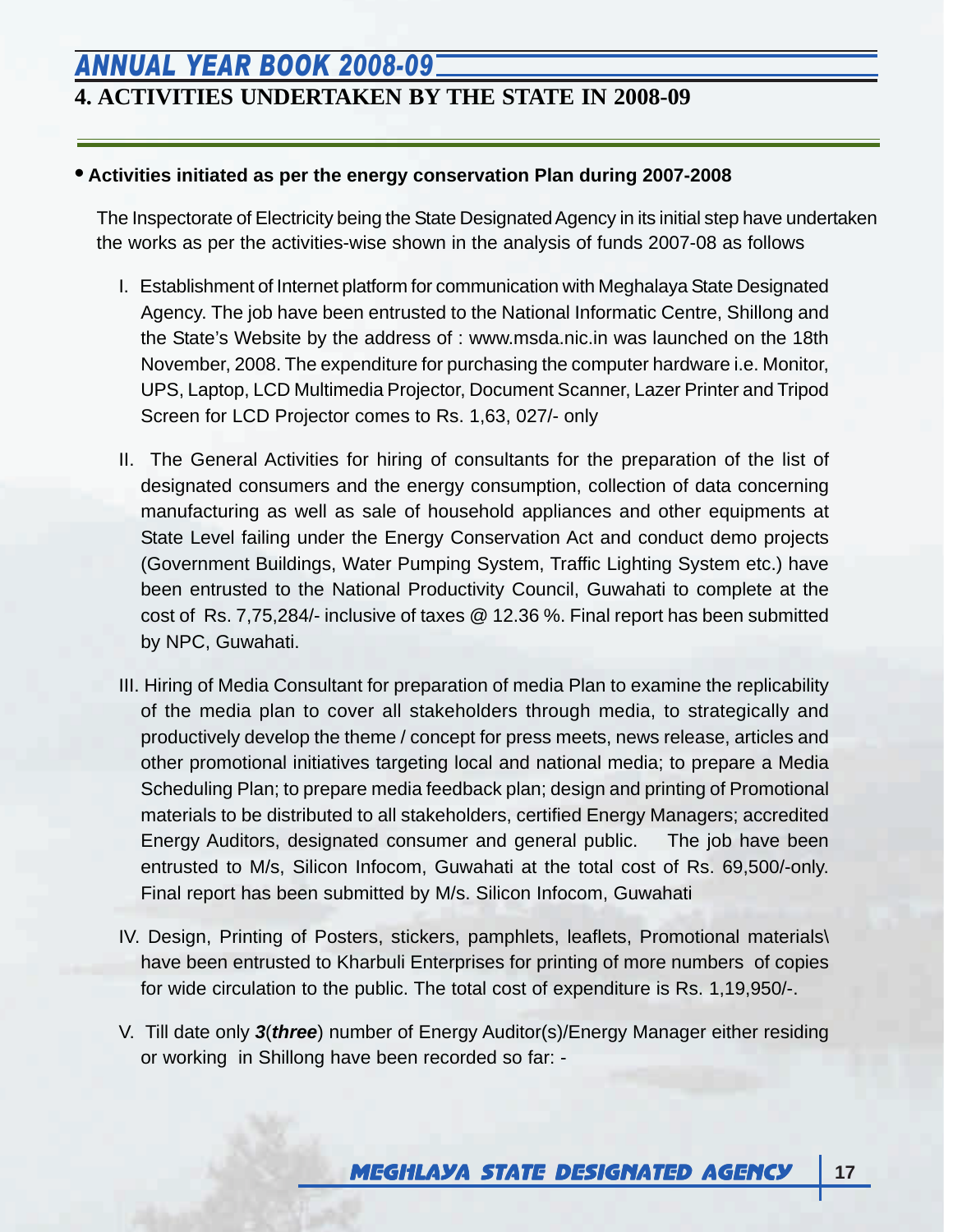| $\frac{1}{8}$     |    |                                                                                                   | DETAILS OF ENERGY MANAGER(S) / ENERGY AUDITOR(S) RESIDING IN SHILLO                                                                                            |                                                                                                                                             |                                                                                                                                                                                                              |
|-------------------|----|---------------------------------------------------------------------------------------------------|----------------------------------------------------------------------------------------------------------------------------------------------------------------|---------------------------------------------------------------------------------------------------------------------------------------------|--------------------------------------------------------------------------------------------------------------------------------------------------------------------------------------------------------------|
|                   |    | $1.$ Name:                                                                                        | <b>SHRI SAMAR RANJAN BISWAS</b>                                                                                                                                | <i><b>SHRI ARVIND RAI</b></i>                                                                                                               | <b>SHRI AKSHAYA KUM</b>                                                                                                                                                                                      |
| MEGHLAYA          |    | <b>Permanent Address</b><br>2. along with Mobile No.,<br>Fax No. and E-mail ID:                   | House No. F-7, Bishnu Rava Path, Odalbakra,<br>Guwahati 781 034. Mobile No. 098630 21834.<br>E-mail. biswassr@yahoo.com.                                       | Vill- Londhawan, P.O. Jamalpur,<br>(U.P.) Mirzapur District. Pin - 231302<br>Mobile No. - 9436160410<br>Email:- arvindrai_cmcl@yahoo.co.in  | <b>Banibihar Aska.</b><br>Dist:- Ganjam, Orissa,<br>Pin-761110<br>Mobile No:- 9856052503<br>Email:- akshayarath@yahoo.c                                                                                      |
| STATE             | 3. | <b>Present name of the</b><br><b>Employer with</b><br>Address: (Tel. No., Fax<br>No. & E-mail ID: | <b>North Eastern Electric Power Corporation,</b><br>Lower New Colony, Shillong 793 003.<br>Ph (0364)2229778, Mobile 09863021834. E-<br>mail biswassr@yahoo.com | <b>Cement Manufacturing Co. Ltd.</b><br>Lumshnong, Jaintia Hills District,<br>Mobile No. - 9862571299<br>Email :- arvindrai@cmcl.co.in      | M/s EAGA Energy India Pvt. L                                                                                                                                                                                 |
|                   |    | 4. Designation:                                                                                   | <b>Deputy General Manager (EI)</b>                                                                                                                             | Asstt. General Manager - Electrical                                                                                                         | <b>Consultant Energy Conservati</b>                                                                                                                                                                          |
| <b>DESIGNATED</b> |    | <b>Duties and</b><br>5. responsibilities in the<br>organization:                                  | Presently posted in the office of the Director<br>(Technical) looking after all technical works of<br>the Corporation.                                         | Working as HOD and also as head of<br><b>Energy Conservation Cell of the</b><br><b>Company (Cement Plants &amp;</b><br><b>Power Plants)</b> | Presently deputed by BEE to $\mu$<br>consultancy service in regard<br><b>Conservation to Meghalaya St</b><br><b>Agency on Energy Conservat</b>                                                               |
| <b>AGENCY</b>     |    | <b>Energy Efficiency</b><br>6. $\vert$ or Auditing<br>activities:                                 | Looks after general areas of Energy<br>Management.                                                                                                             | We have formed Energy Conservation<br>cell and meet every fortnightly to review<br>the energy monitoring and conservation<br>activities     | <b>Providing Consultancy suppo.</b><br>participating in formulation o<br><b>Conservation Policy with Gov</b>                                                                                                 |
|                   | 7. | <b>Training</b><br>programme<br><b>Conducted in energy</b><br>efficiency:                         | Nil                                                                                                                                                            | In house and also by external agency -<br>M/s Confederation of Indian Industries<br>(CII)                                                   | <b>Conduct Awareness Programi</b><br><b>Energy Conservation to Silico</b><br>Industries in Byrnihat on 27 <sup>th</sup><br>awareness programme on S &<br>dealers & distributors in Shillo<br>September, 2009 |
|                   | 8. | Area of Specialization/<br><b>Expertise:</b>                                                      | <b>Electrical Engineering.</b>                                                                                                                                 | Specialization in energy<br>management. Also working as<br>Energy manager our<br><b>Companies/ Groups</b>                                   | <b>BEE Certified Energy Auditor</b><br>Graduate Diploma in Energy N                                                                                                                                          |

## **NDETAILS OF ENERGY MANAGER(S) / ENERGY AUDITOR(S) RESIDING IN SHILLO**

 $\frac{1}{8}$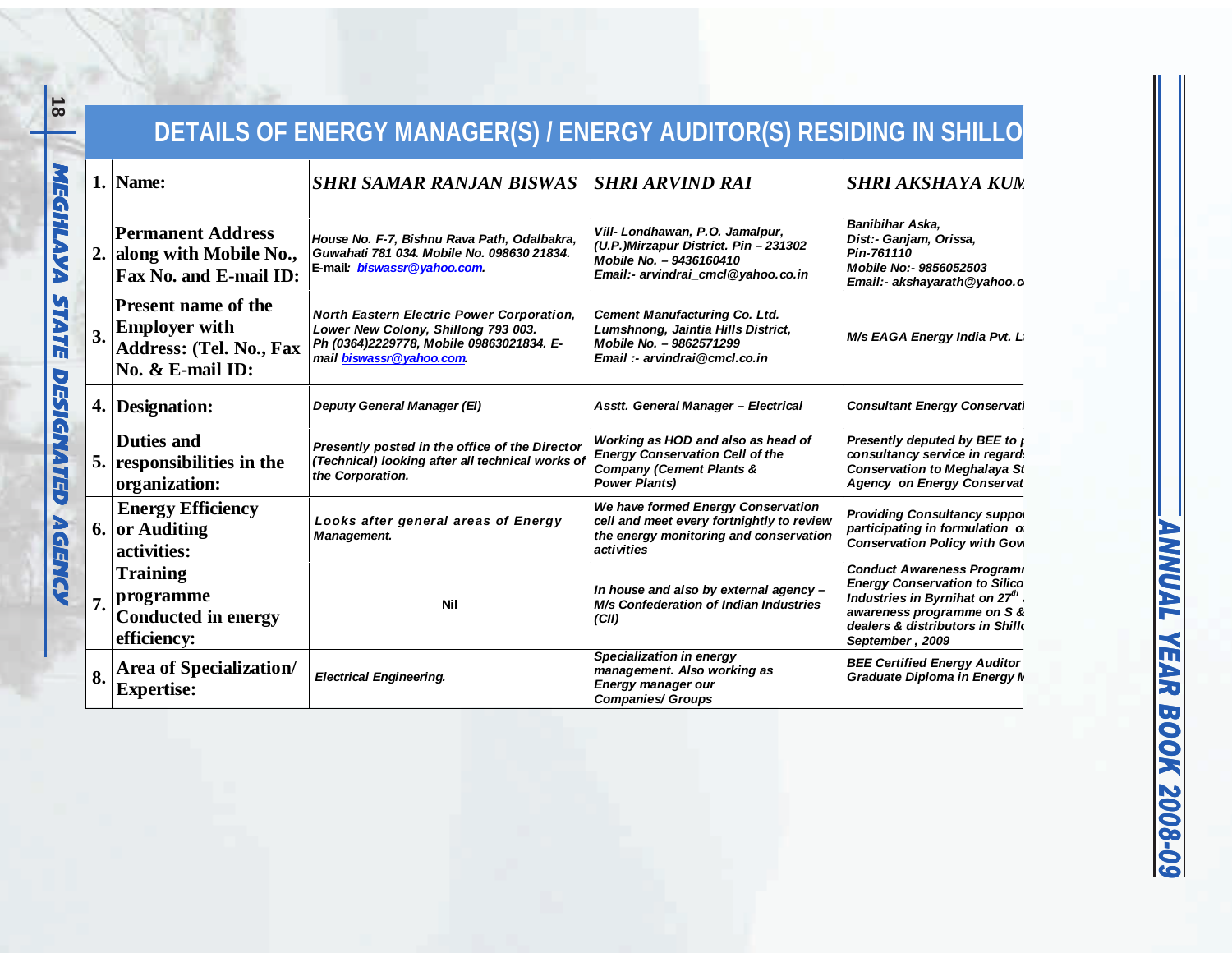#### **• Other activates undertaken by the MSDA during the year 2007-08:**

- 1. Materials in English Language concerning 'Energy Conservation and Efficient use of Energy' as supplied by Bureau of Energy Efficiency, New Delhi has been translated into Khasi and Garo Languages by hiring competent persons to do the job. The total expenditure come to Rs 3,600/-.
- 2. Design, Printing of Posters, stickers, pamphlets, leaflets, Promotional materials\ have been entrusted to Kharbuli Enterprises for printing of more numbers of copies for wide circulation to the public. The total cost of expenditure is Rs. 1,19,950/-.
- 3. Cost for the development of advertisement on Video Graphics Advertisement (Entry Level Voice) on Energy Conservation have been entrusted to Shri Conrad Syiem at the total expenditure of Rs. 8,500/- only.

Live Telecast of Video Graphics advertisement have been entrusted to Peitngor Cable News in 4 insertions in one month's period i.e. from 19th & 26th October, 2008 and 2nd & 9th November, 2008 at the total cost of Rs. 5,000/- only.

4. Production cost of audible spots on Energy Conservation at the time span of one month have been entrusted to Prasar Bharati Broadcasting Corporation of India, All India Radio, Shillong at the total expenditure of Rs. 24,720/- only.

The charge for 30 Seconds broadcast of audible spot on Energy Conservation as per the Scheduled Time arranged commencing from 1st August, 2008 to 30th August, 2008 have been entrusted to Prasar Bharati Broadcasting Corporation of India, All India Radio, Shillong at the total expenditure of Rs. 45,126 only.

- 5. The Meghalaya State Designated Agency hosted the 2 (two) days training programme on General Awareness of Energy Conservation Act, 2001 on 12th & 13th August 2008, State Level Essay Writing Competition on the 14<sup>th</sup> November, 2008 and Energy Conservation Day on 15th December, 2008.
- 6. The SDA has been able to distribute around 80 % of printing materials in the for of pamphlets, leaflets, Stickers, brouchers etc. during the 96th Indian Science Congress which was held at North Eastern Hills University on 3rd-7th January. 2009 Some materials have also been issued to the MeSEB Engineers at Field Level and also to the BDOs of different jurisdiction after getting the permission from the concerned D<sub>Cs</sub>
- 7. A separate funding of was sanctioned by BEE for conducting State Level Essay Writing competition. An amount of Rs. 1,16,016 has been incurred.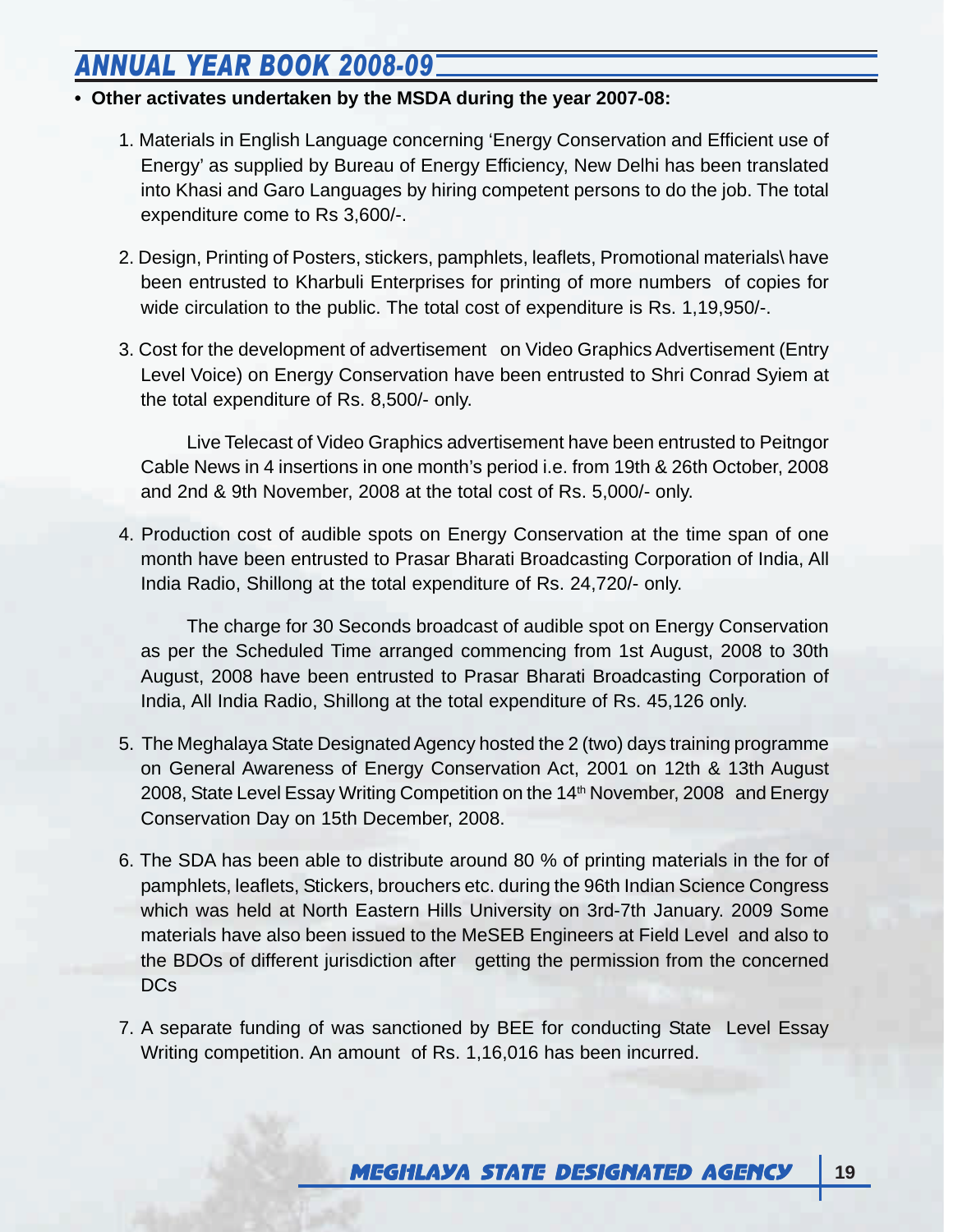#### **• Activities initiated during the year 2008-09**

- 1. The State Designated Agency in collaboration with the Petroleum Conservation research Association (PCRA) Kolkata organized a one day training programme for Industrial Consumers and Govt. Officials on the 27-05-09 at Pinewood Hotel, Shillong in which representatives from different Industrial units and Govt. Officials participated in the training. The training programme stressed on creating awareness on every potential that can be achieved in the Industrial sector with the implementation of many energy efficiency measures.
- 2. Demonstration Project:- The State Designated Agency has written a letter to the MeSEB and PHE Deptt. seeking their consent for demonstration projects for street lighting systems and water pumping system. The consent from MeSEB have been received and the same have already been forwarded to Bureau of Energy Efficiency. Some steps have been initiated in this regard The consent from PHE Deptt is still awaiting. In response to MeSEB consent, BEE has offered the job for the conduction of Energy Audit and to prepare DPR in this regard to M/s TUV Sud South Asia/ TUV Sud Group Delhi.
- 3. IGEA of Govt. Buildings: Based on the nine (9) numbers Govt. Buildings which have been identified, the SDA has also issued a letter to different departments concern of State Govt. seeking their consent. In this connection, Director Printing Press, C.E. – PWD and Manager, Pinewood Hotel have offered their consent. CE PWD and Raj Bhawan are yet to give their consent.
- 4. The SDA has identified M/s Shyam Century Ferro Alloys (P) Ltd., Byrnihat as a Designated Consumer on the basis of data collected by the Consultant ie. NPC, Guwahati but notification from the Central Govt. is required in this respect
- 5. State Energy Conservation Fund: The SDA has suggested the State Govt. for the creation of State Conservation fund vide letter No. IEL.IX/124/2006/118, dated 13th October, 2006 but instead the State Govt. in Finance Budget Deptt. has already created a sub-head (04) under the major head 2045.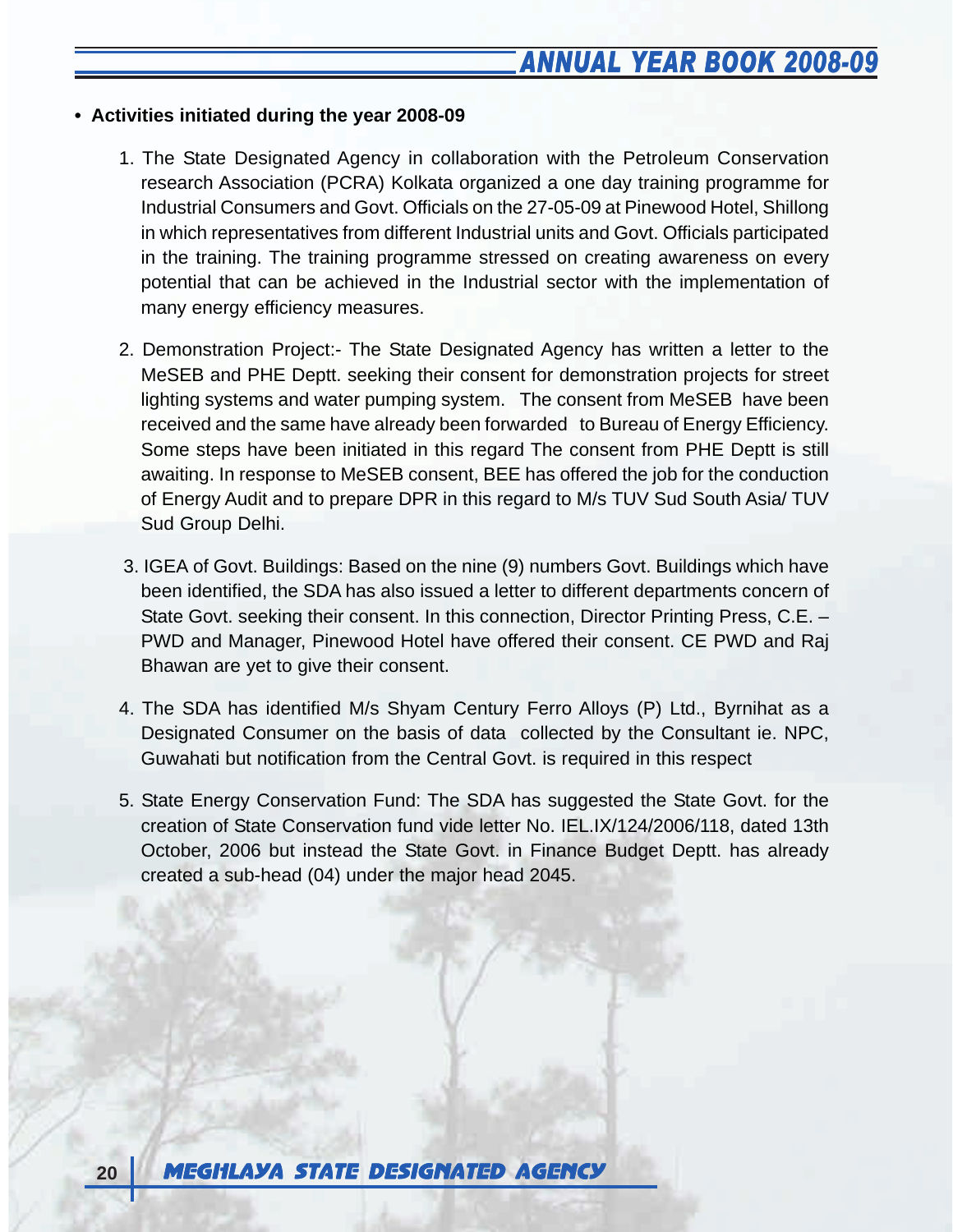## 5. **PROFILE OF ENERGY INTENSIVE SECTORS IN THE STATE AND ENERGY SAVED**

#### • **Profile of Maithan Ferro-Alloys Pvt Ltd:**

We would like to introduce ourselves as one of the reputed Ferro-Alloys producer in the country and having a Captive power plant of 15 MW capacity at Byrnihat, Meghalaya. The power plant is running to meet the requirement of our own 2×9 MVAArc Furnaces.

The Power Plant is commissioned in April 2009.The power plant consists of the following the following major equipments-

- **a) One no 65 TPH AFBC Boiler ( Make- Cethar Vessels P. Limited, Trichy), single drum, natural circulation, having radiant and convection superheaters, Bed coils. Pressure and temperature of outlet steam is 66 Kg/cm2 and 490+ 5 Deg C respectively.**
- b) One no 15 MW capacity Bleed cum condensing Steam Turbine (Make-**Triveni Engineering and Industries Limited, Bangalore). It is single cylinder, multi stage, Impulse Turbine. Intel steam pressure and temperature is 66 Kg/cm2 and 485 +\_5 deg C.**
- **c) One nos 15 MW capacity Alternator (Make: TD Power System Pvt Ltd, Bangalore).**
- d) 4200 CMH .capacity crossed flow, induced draft type Cooling Tower (Make-**Paharpur Cooling Tower)**
- **e) 40 TPH Raw material handling system, 4 CMH UF and RO based DM plant, 2.5 TPH Pneumatic conveying ash Handling system etc.**

The Plant has been designed by M/s AKB Power Consultant Pvt Limited with all possible energy efficient equipments. However further discussion on improvement in plant efficiency, reduction of plant heat rate issues are on discussion.

After having a discussion with Mr. Akshay Kumar Rath (Consultant-Energy Conservation) in our company premises and attending the awareness program on energy conservation conducted by Inspectorate of Electricity, Meghalaya, we have taken the following steps to reduce our auxiliary power consumptions -

1. Suggested management to conduct an energy audit of our power plant to find out all the possible areas were the energy can be saved.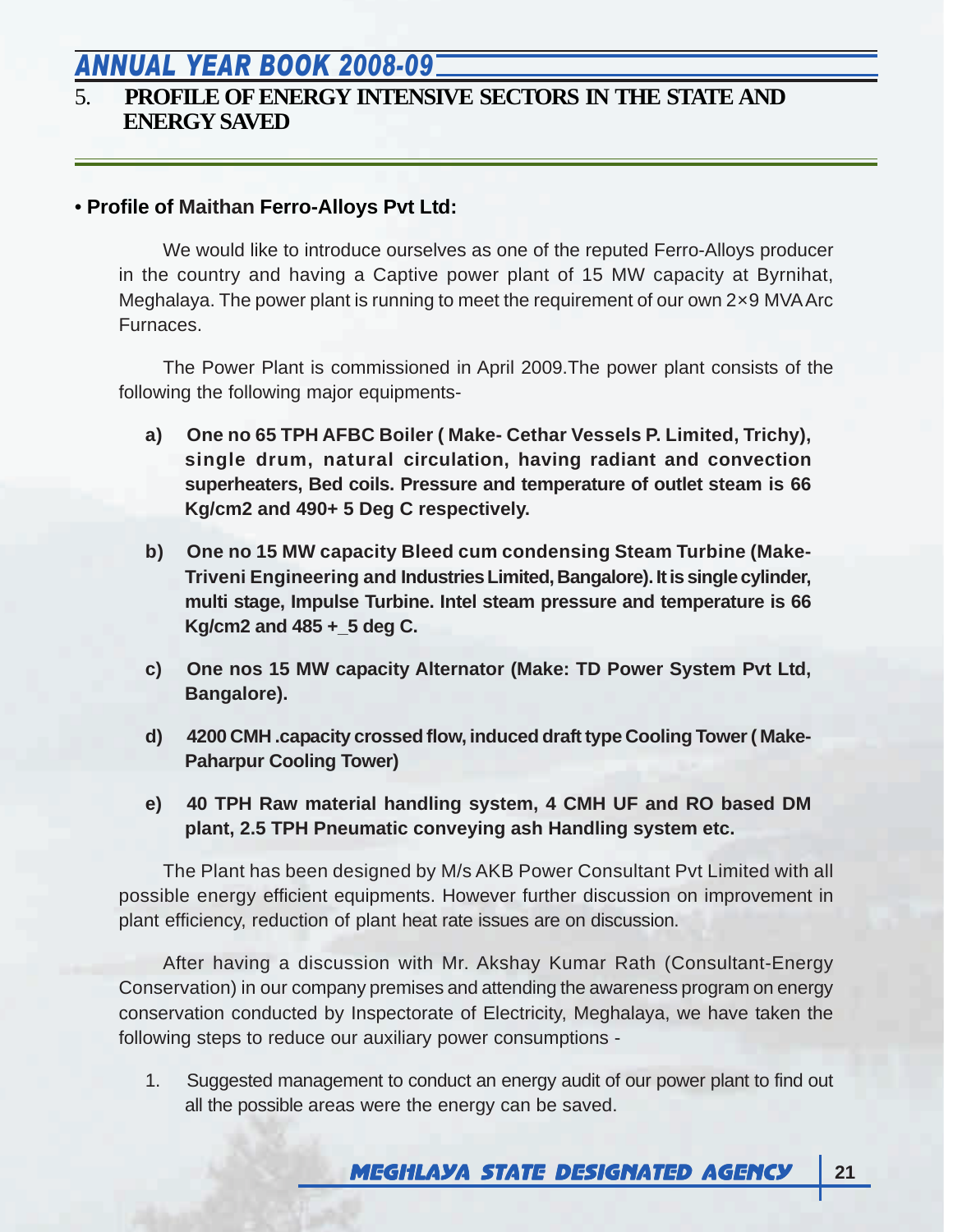- 2. In our Power plant we have 2 nos ID fans (1W+ 1S) each of 135 KW, 2 nos FD fans( 1W + 1 S) each of 310 KW and 2 nos PA fans ( 1W+1 S)each of 45 KW. All these fans are of damper controlled (IGV).We are planning to operate these fans with VFD such that power consumption in fans can be brought down. The study of the same is under progress. We are expecting that the auxiliary consumption of our power plant which is presently 10 % will come down to 9% .
- 3. We have also built a team in our power plant which is regularly monitoring the operational activities and analysis the operational records, trends etc .

This team consists with the following members-

- a) **Operational head of O & M team.**
- **b) 4 nos Shift Incharge of O&M team.**
- **c) H O D in Electrical.**
- **d) H O D in Mechanical.**
- **e) H O D in Instrumentation.**
- **f) H O D in Quality Control.**

The responsibilities of the team is as follows-

- i) Provide appropriate awareness/training to employees on the energy conservation and importance of good operating practices.
- ii) Create awareness on energy conservation amongst our associates ie. Contractors, sub contractors, suppliers, transporters etc.
- iii) Conduct daily meeting to review the operation of the power plant.
- iv) Shear ideas on efficient operation, reduction of down time, regular preventative maintenance of machineries etc.
- v) Continually shear new ideas on power conservation, maximising the generation, minimising the auxiliary consumption,minimising the fuel consumption etc.
- vi) Discussion-on reduction of unburnt carbon in fly ash, reduction on fuel consumption by reduction in various losses etc.

**Thanks & regards For Maithan Alloys Limited Dinesh Agarwala (Dy. Manager Mechanical)**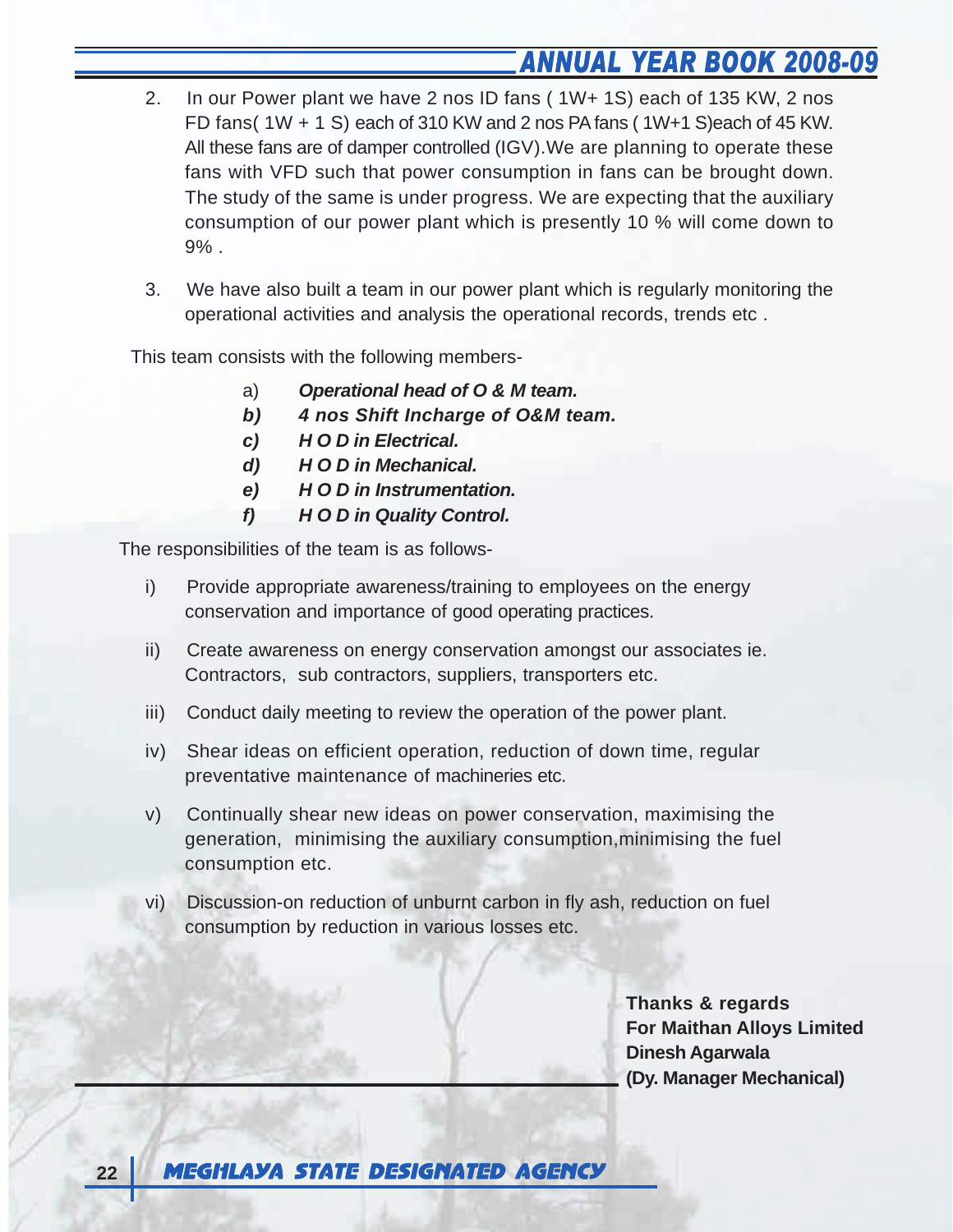## **Profile of Cement Manufacturing Company Limited Lumshnong, Distt. : - Jaintia Hills (Meghalaya)**

## **COMPANY PROFILE**

Cement Manufacturing Company Limited (CMCL) is a member of well known CENTURY PLY group. It was commissioned in February'2005 with initial cement production capacity of 1000 TPD. The plant consists of one Clinckerisation and two Grinding Units. Recently one Thermal captive power plant (Meghalaya Power Limited) of 8-MW capacity has been commissioned in April, 2009 within the same premises. The plant capacity has been upgraded from 1000 TPD to 2000 TPD through major modification and implementation of most advance technologies. Today CMCL is largest & leading cement manufacturing company in North- East.



 CMCL has a full fledged Energy Conservation Cell headed by the competent Energy Manager duly certified by the Bureau of Energy Efficiency for identification and implementation of energy conservation activities in the company.

Specific Energy Consumption in 2008- 09 is 102.80 KWh/ Ton of cement as against 113.94 KWh/ Ton of cement in 2007- 08.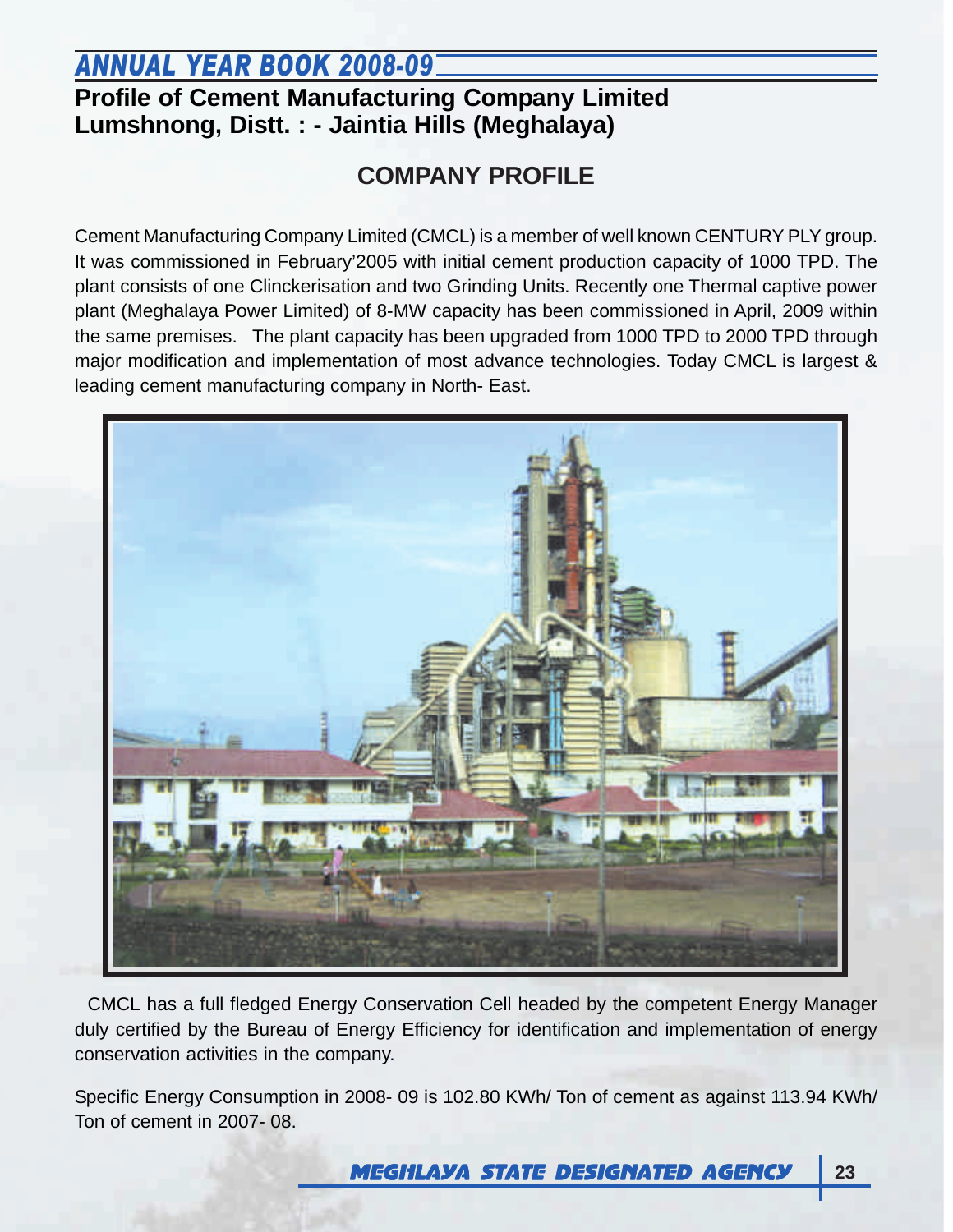The following energy conservation activities have been adapted in the plant –

#### **a. Energy Conservation Measures Taken**:

- 1. Installation of VFD in all cooler fans, coal mill vent fan, cement mill vent fan etc. and controlling the air flow by varying the motor RPM instead of dampers operation.
- 2. Power factor improvement at various stages of electrical distribution system by the addition of capacitor banks.
- 3. Installation of coal stacker & reclaimer.
- 4. In Raw Mill & Cement Mill main drive HT motors external cooling blowers have been installed and shaft mounted impellers have been removed resulting reduction of down time as well as power consumption.
- 5. Replacement of conventional Fluorescent lamps by energy efficient T5 lamps and CFL in colony and plant.
- 6. Plant & colony power consumption reduced by various activities like automatic switching off-on power supply through the timer, optimization of street lighting, optimization of lamp/light fittings capacity etc.
- 7. For Kiln firing circuit roots blower 110 KW motors are replaced by 90 KW and 90 KW motor are replaced by 75 KW motor for optimization of load.

#### **b. Additional investment and further proposals**:

Recently we have called the team from **Confederation of Indian Industry** for Energy Audit. **CMCL** team & **CII** team have jointly conducted detailed energy audit at CMCL and identified Energy Saving Potential of 13.5 Units per ton of Cement estimating to monetary saving of 395.61 Lakhs per annum.

**I. Energy Audit findings are summarized as below :**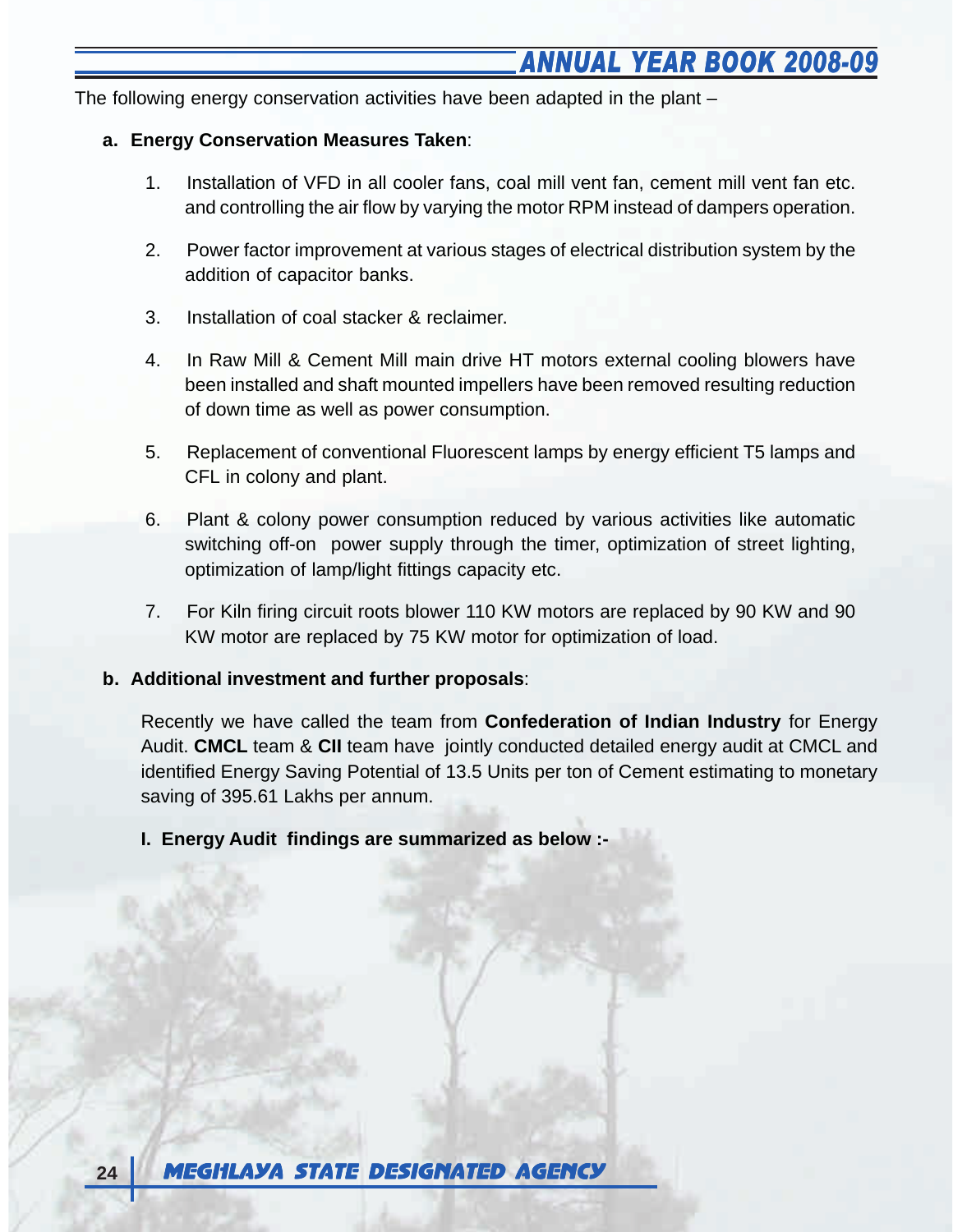#### **II. Status of Implementation**:

Energy savings proposals implemented & result achieved:

| <b>Details</b>                       | No. of<br><b>Projects</b> | <b>Investment</b><br>Rs. in<br>Lakh.) | <b>Benefit</b><br>achieved<br>(Rs. in Lakh) | Pay Back<br>period<br>(Months) |
|--------------------------------------|---------------------------|---------------------------------------|---------------------------------------------|--------------------------------|
| <b>Project Without</b><br>Investment | 8                         | Nil                                   | 32.64                                       |                                |
| Project with Investment              |                           | 17.2                                  | 44.36                                       |                                |
| <b>TOTAL</b>                         | 12                        | 17.2                                  | 77.00                                       |                                |

We have successfully implemented 12 energy saving projects and achieved saving of 270 units per hour which equals to annual saving of Rs. 77 Lakhs. Per annum.

#### **III. Action Plan for future**:

After Implementation of Energy saving proposals identified by the joint exercise of CMCL & Confederation of Indian Industry, the Energy Consumption per Ton of PPC will reduce down to around 82- 85 KWh.

| $\overline{I_{SL}}$ |              | Form for Disclosures of particulars with respect to conversation of energy: |               |               |  |
|---------------------|--------------|-----------------------------------------------------------------------------|---------------|---------------|--|
| NO.                 |              |                                                                             | $2008 - 2009$ | $2007 - 2008$ |  |
|                     |              |                                                                             |               |               |  |
| A.                  |              | <b>Power &amp; Fuel Consumption</b>                                         |               |               |  |
|                     |              | <b>ELECTRICITY</b>                                                          |               |               |  |
|                     | $\mathbf{A}$ | <b>Purchased</b>                                                            |               |               |  |
|                     |              | Unit (Lakhs. KWH)                                                           | 726.43        | 590.71        |  |
|                     |              | Total Amount (Rs. in Lakhs.)                                                | 3864.22       | 1953.52       |  |
|                     |              | Rate/Unit (Rs.)                                                             | 5.32          | 3.31          |  |
|                     | <sup>B</sup> | <b>Own Generation</b>                                                       |               |               |  |
|                     |              | <b>Through Diesel Generator</b>                                             | <b>Nil</b>    | <b>Nil</b>    |  |
|                     |              | Unit (Lakhs. KWh)                                                           | <b>Nil</b>    | <b>Nil</b>    |  |
|                     |              | Units/Ltr of HSD                                                            | <b>Nil</b>    | <b>Nil</b>    |  |
|                     |              | Total Amount (Rs. in Lakhs.)                                                | <b>Nil</b>    | <b>Nil</b>    |  |
|                     |              | HSD const./ Unit Generated (Rs./ Unit)                                      | Nil           | <b>Nil</b>    |  |
| <b>B.</b>           |              | <b>Consumption per unit of Production</b>                                   |               |               |  |
|                     |              | <b>Electricity (KWh/Ton of Cement)</b>                                      | 102.80        | 113.94        |  |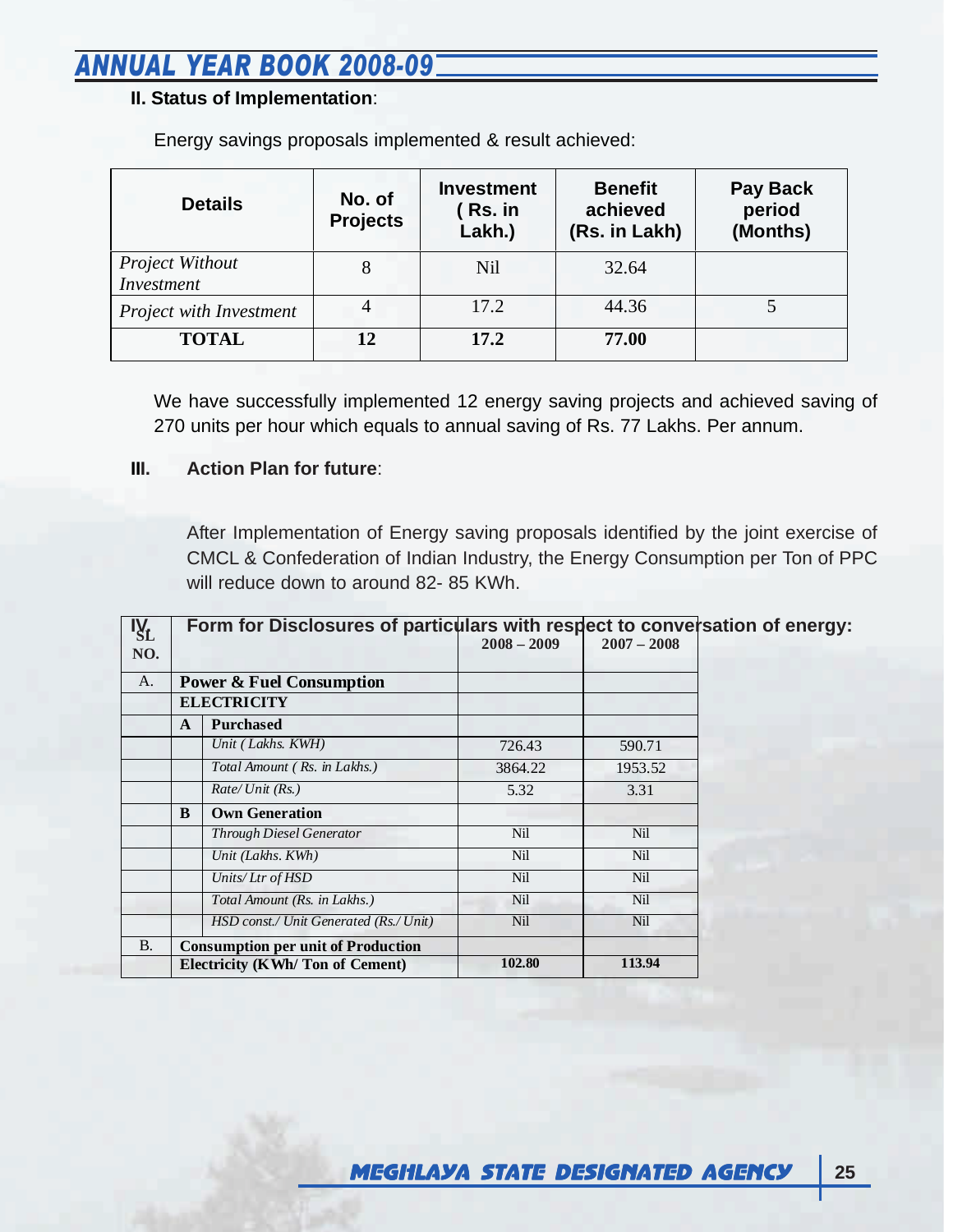## **NOTE ON MSDA MATERIALS ON ENERGY CONSERVATION**  (Comments and Remarks)

The MSDA Material on Energy Conservation was distributed to all the Schools in Meghalaya. For the 1<sup>st</sup> Phase Schools in West Khasi Hills District, Jaintia Hills District and Ri-Bhoi District were covered.

The Field Report analysis comes out with a good response and appreciation from both the School authorities, the general public and the Govt. Officials.

The Rangbah Shnong of one of the locality of Umsning Area in Ri-Bhoi District concluded by saying that it is truly that Energy is the fourth basic needs of Human being after Food, Clothing and Shelter.

The Deputy Commissioner of Jaintia Hills District lauded the effort of Inspectorate of Electricity also the State Designated Agency on Energy Conservation in bringing awareness on Energy Conservation. He even invited the office to participate in the Discovery Jaintia Festival on November this year so that the impact will be more. He mentioned that all will be benefited from the Handbooks and Broachers that was distributed.

The SDO of Khliehriat Civil Sub-Division suggested that if possible that the MSDA materials on Energy Conservation be extended to Colleges and Universities in Meghalaya.

The Principal of St. Peter's Higher Secondary School Pyndengrei, Nongstoin extend his thanks and gratitude to Inspectorate of Electricity also the State Designated Agency on Energy Conservation for dedicated and commendable service. He was of the opinion that the Handbook is best suited for school library.

The Principal of Mynken Christian Secondary School, Bhoilymbong says that the Handbook will really helps the students for their Project Work on Energy Conservation and Assignment on Science and Technology.

The Principal of Rymbai Christian Higher Secondary School advised that if possible the Handbook be distributed to each students of his school from Class VIII onwards or to be provided at least 10 nos. to each school.

The Principal of Oesis School, Nongpoh invited the Office for Awareness on Energy Conservation for the better knowledge and understanding of school children.

 The Headmaster of Seng Khasi School, Mairang also invited the office for demonstration and for more materials on Energy Conservation.

The Headmistress of St. Mary's Marian Hills, Jowai were of the opinion that if possible the Handbook be published also on local language for the benefit of the students in rural area and the general public.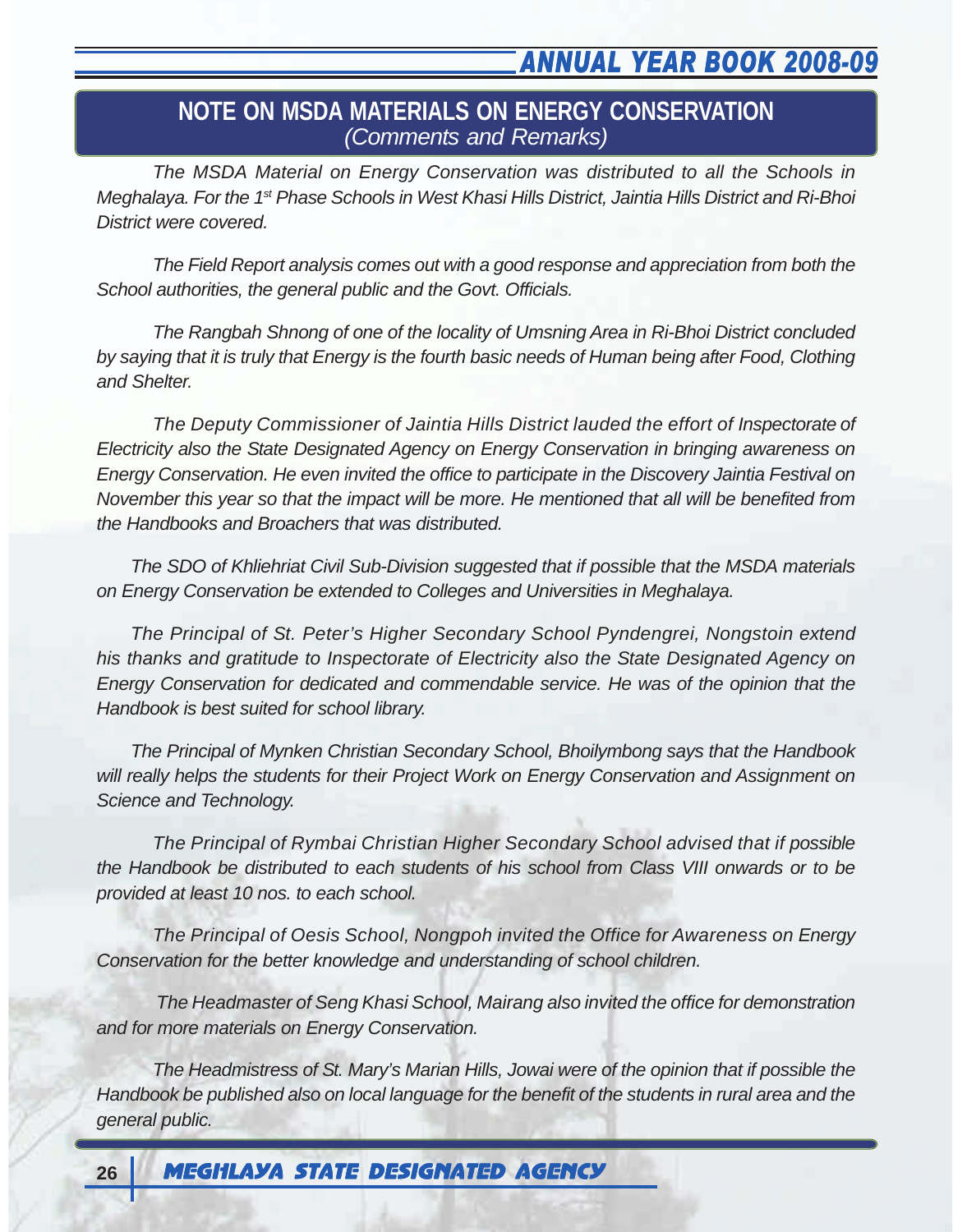## ANNUAL YEAR BOOK 2008-09 **6. OTHER INITIATIVES**

A survey for ascertaining the penetration of efficient equipments/appliances in the market of Shillong areas was conducted by shri Akshaya Kumar Rath, Consultant and Shri B.D. Nengnong, Senior Electrical Inspector. A format to be filled by the Electrical Dealers and Distributors have been designed and distributed to some Dealers and Distributors. Some of these dealers and distributors have complied and sent back the filled-up format.

During the course of our interactions with many electrical dealers and distributors, it was found out that most of them are ignorant about the existence of star equipments / appliances with BEE logo. All the dealers and distributors are also not keeping record of the total numbers of Star and Non Star being sold on the market.

On the average it was found that only the sale of star related 'Direct Cool Refrigerators and Frost Free Refrigerators are on the higher side which has touched 90% to 92%.

In view of the above, the MSDA is contemplating of having an awareness programme. The same was then conducted on 8/9/2009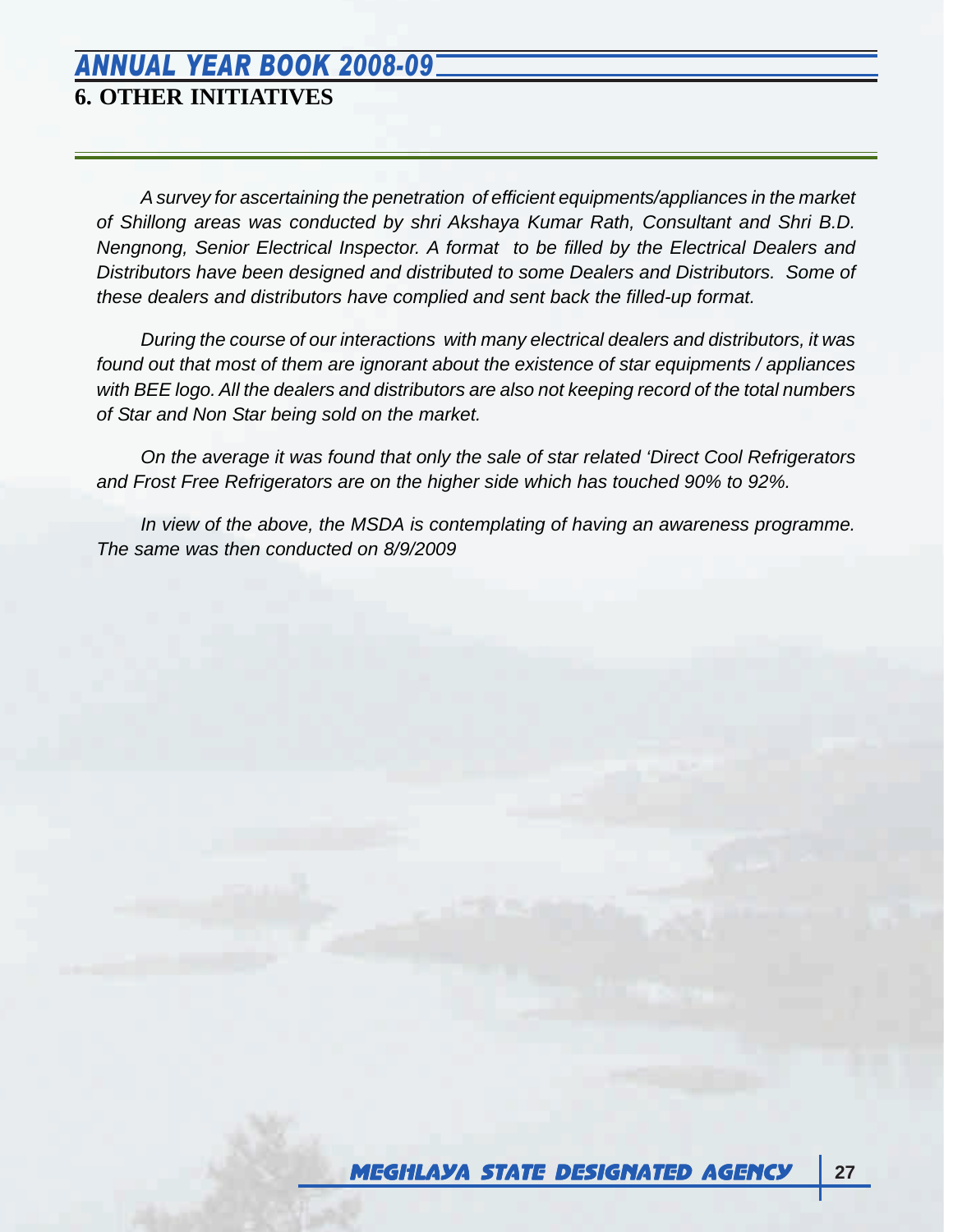#### **7. ANY OTHER INITIATIVES RELATED TO ENERGY EFFICIENCY**

**• Essay writing competition held on the 2007-08 :** 

Essays in order of merit which was held on the 14th November, 2008 at Government Boys Higher Secondary School, Shillong.



**RIBHALINA LYNGDOH PALE PINE MOUNT SCHOOL CLASS - VIII** 

## **SAVE ENERGY, THE WORLD IS IN YOUR HAND**

"The Earth Has Enough For Everyone's Need But Not Enough For Anyone's Greed"- **Mahatma Gandhi.** 

The above live appropriately sum up the status of earth's resources vis-à-vis human need. Ever since civilization began, mankind with its intellect has only shown vertical progress. We have crated machines which have only added to our quality of life, all of which has taken its toll on what earth had to offer to us.

Energy is defined as the ability of a body to do work. In present context its implies the various resources which contribute towards energy generation. There are tow types of energy reserves- exhaustible and inexhaustible reserves. All of these are utilized for power generation which is what drives the machines that do our work for us. This sums up the importance of energy reserves. Without energy, the driving force behind our machines would be finished. And, without our machines to help us, civilization would come to a standstill. That would be the start of decadence.

Exhaustible reserve mainly consists of fossil fuels like coal and petroleum. These fossil fuels where built up over millions of years ago of the slow sedimentation of fossils. They contain a very high percentage of carbon and thus burning them stars exothermic reaction leading to the evolution of heat. Although the overall reserves of fossil fuels is quite high, the proportional use of them is even more high, leading to their fast depletion. A decade ago, based on usage patterns, it was estimated that petroleum reserves would last for around eighty more years and coal reserves of a century or so. Now the prediction has become rather gloomy. It looks like the oil reserves would last for another thirty more years and the coal reserves of another seventy more years. However, these figures are just indicative since usage is showing an upward trend, it is apparent that these reserves would deplete much more earlier than expected.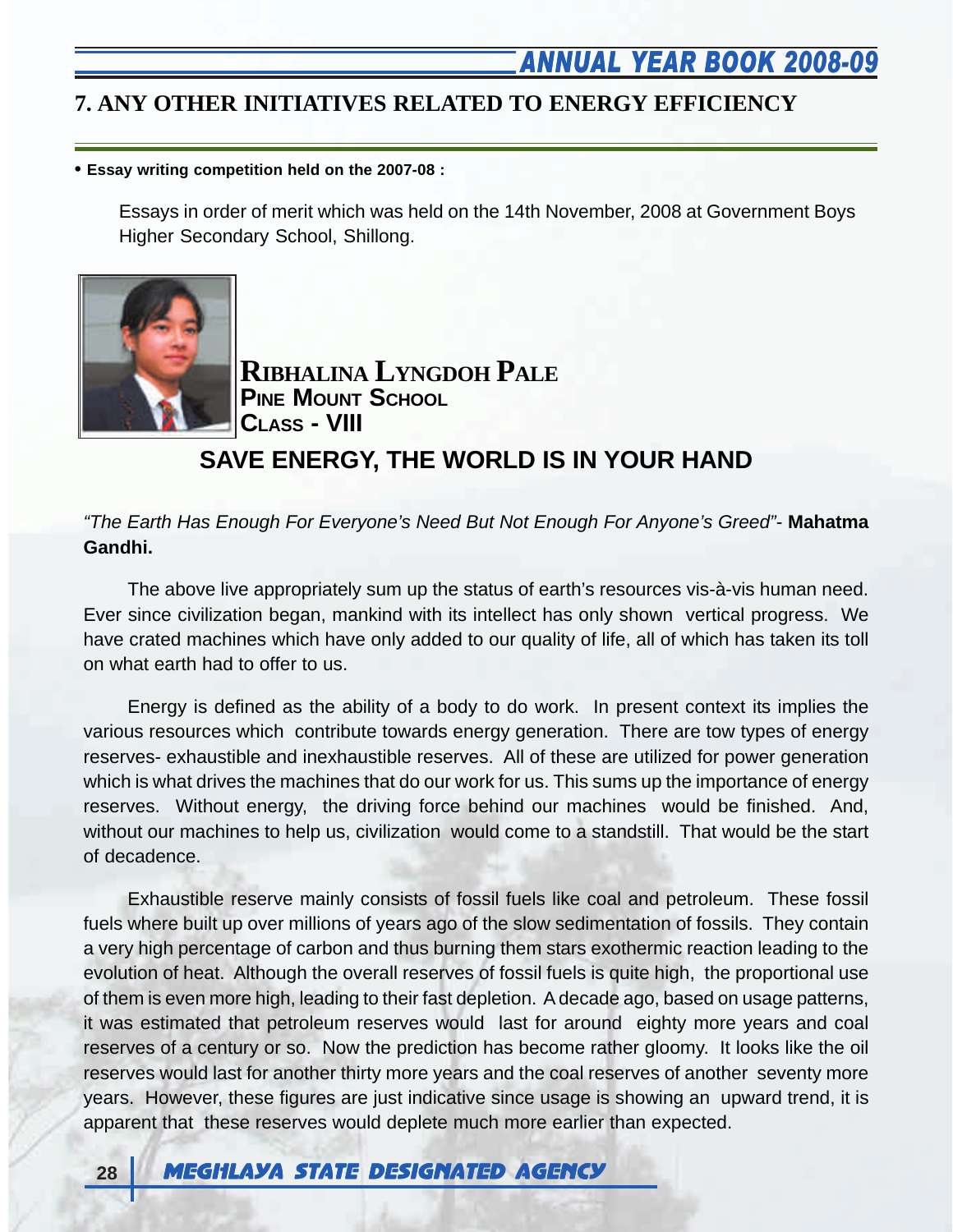Oil, as petroleum is commonly known, is the most precious resources ever known to mankind. It is the fuel that drives the automobiles, ship, aircrafts such is the importance of oil on the would that global markets go into an uprising or downswing depending on the oil prices as economies develop and more and more people attain upward mobility, it is but natural that the automobile industry will only move forward, which will mean more an more dependence on petroleum.

Coal, on the other hand, is essential for electric power generation. Though technology has made it possible to generate electric power from other resources, yet more than sixty percent of electric power is produced from coal. Coal's importance is also seen in the iron industry, steel industry and cement industry where it is the primary source of thermal energy . Like automobiles, iron, steel and cement industry are crucial to infrastructure development and are invariably linked to economic progress.

Having realized the importance of these energy reserves, the need is to understand how to manage there resources so as not to hamper their growth while ensuring that their are backup options available to us in the event of non-availability of such resources. One option is to deviate more towards renewable sources of energy like the sun, wind, water which are virtually inexhaustible and clean. Having said that , we need to understand that technology is still nascent and the inexhaustible reserves are even now not a viable option for energy generation. Solar cells and solar powered cares have been developed, but making them operational on a large scale needs cost cutting which is still being worked on. So is the case with wind energy. Though hydel energy is becoming popular, the resultant environmental degradation associated with dams makes public sentiment go against them. If technology can develop further then nuclear energy is the ultimate source of energy for power generation. A new breed of hybrid cars are slowly entering the markets which run on a rechargeable battery and makes as negligible use of oil. The only setback is the price however, this will no doubt be resolved through future mass production.

Ultimately, it is only efforts at the macro-level which can really boost energy conservation measures. Everyone, by making little efforts of our own can help in saving energy. By using carpools in place of our own cars, wherever such options are available. By reducing dependence on air conditioners and refrigerators. All such small efforts which go towards saving energy also go towards global warming, thereby, benefiting us in more ways than one. The power to save energy is in our hand so we must conserve it now or it will be too late to quote a passage from the Upanishads, the famous Hindu text –

"Oh lord, help us give back to mother earth what we have taken from her. Give us the understanding not to strike her with our vitals and entails"

Like they say, THE CHOICE IS OURS

**>**  $\infty$  $\infty$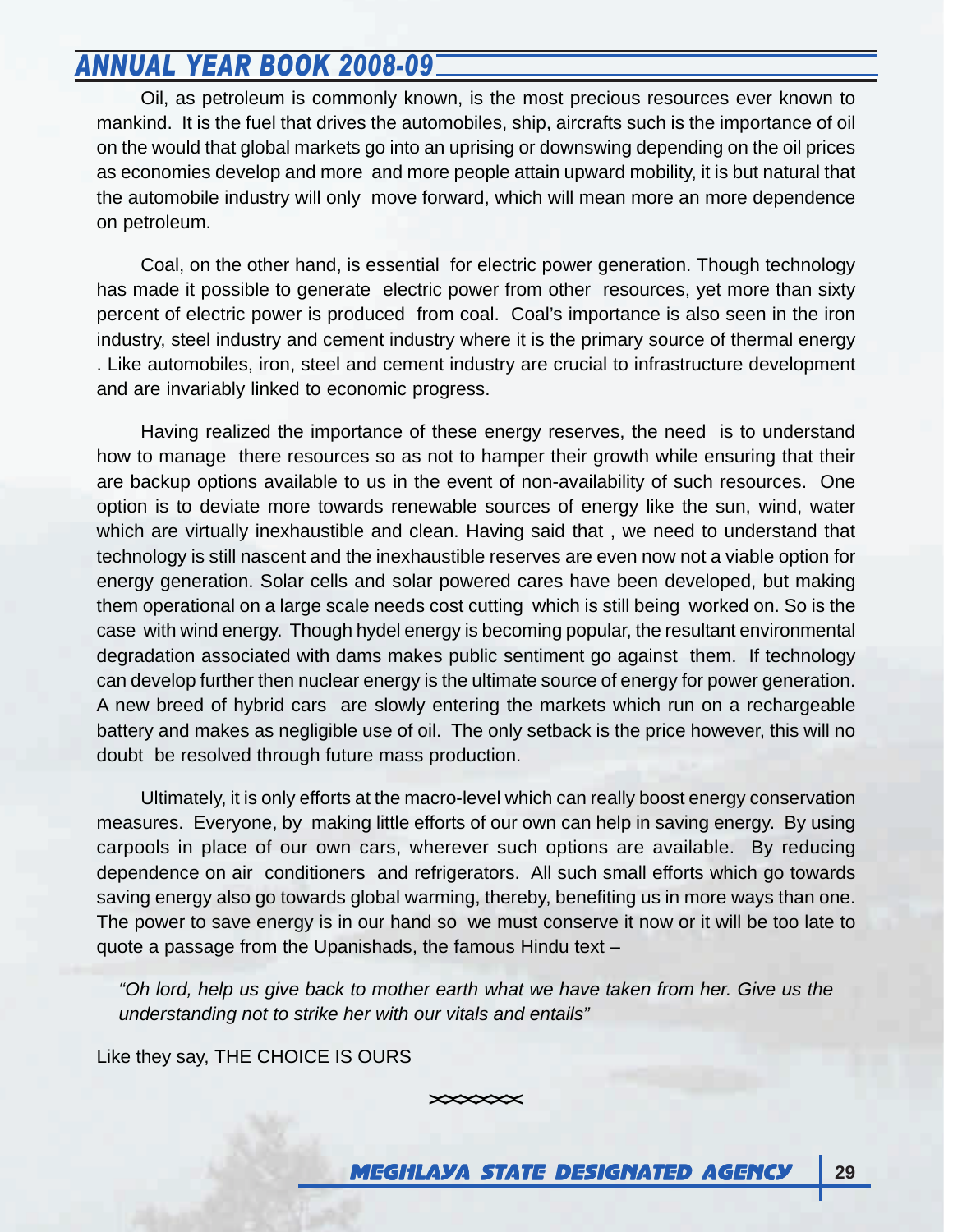

**GABRIELLA Z NONGRUM MIZO MODERN HIGHER SECONDARY SCHOOL CLASS – VIII** 

## **SAVE ENERGY, THE WORLD IS IN YOUR HAND**

Each and every human being on this planet know the 'dos' and 'don't's', yet we would rather do more of the "don't's" and less of the "dos", when in reality it should be the other way around. The fact is, the world we live in is full of devices which are both eco-friendly and harmful to the environment. Most o fus cannot live without the many things that have harmful effects on this planet. Televisions, vehicles, computers, planes etc consumes a lot of energy and emit harmful chemicals, gases and pollutant which create havoc to the world we live in..

We could always do our bit to conserve the planet. For starters, we could switch off our electrical appliances when not in use. We could also starts the habit of walking instead of driving or taking a taxi, on the plus side we will be getting a certain quota of exercise we so desperately require.

Some people turn on their television while they are busy in the kitchen, with the microwave or dishwasher. With the radio or computer turned on in the other room, blissfully unaware of the huge amounts of energy going to waste. Some feel that just because they are paying out of their own pockets, they somehow have a right to waste as much energy as they desire. What we need is a wake up call because we certainly lack the sense of moral rectitude

It would be unfair to blame technology for causing this huge energy depletion as it sis the same technology which helps us in our everyday lives. For example, finding an antidote for rare disease going half way around the world in less than a day and so much more.

Let us take a look at some forms of sustainable forms of energy:

- Solar Energy Wind Energy Hydro Energy
- Thermal Energy Geo-thermal Energy Biomass Energy

these forms of energy are sustainable and are ever present. They cannot be exhausted. If coupled with technology so as to be optimally exploited, we may find that the answer to our energy crises may be solved.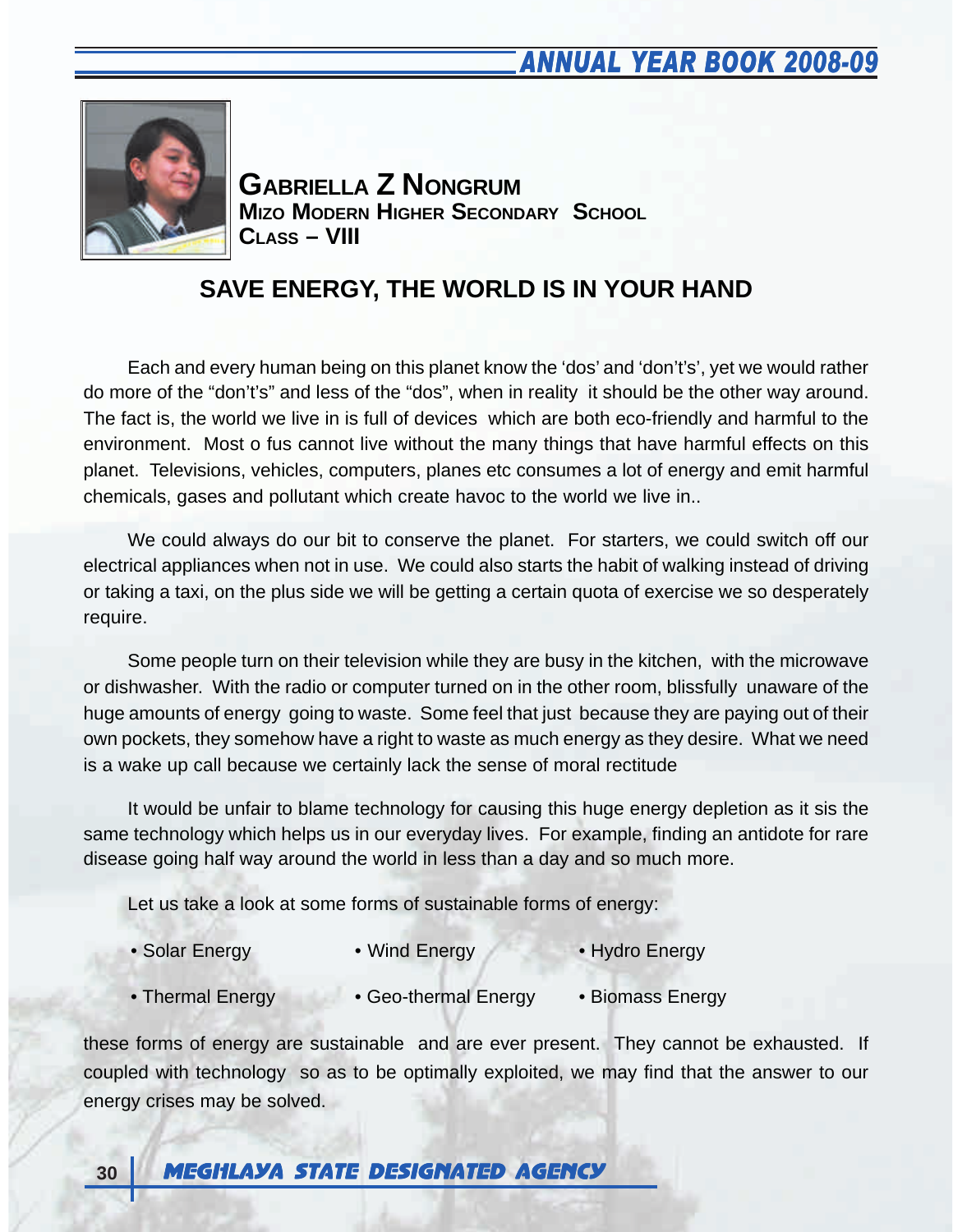This is not to say that these forms do not have disadvantages. They are pretty expensive which means we do not use them much. However, therefore confining the use of conventional forms of energy.

Governments, head of industries and factories and the common mass must be made aware of the threats we are facing. Those with the power to make laws and enforce them need to evaluate of finding a way to keep a check on what we use. Money is important, but not at the cause of the buffering of future generations.

We would not be facing this problem if we had been careful right form the start, but what we can do now is learn from it. Keeping in mind, the three "R`s" REDUCING, REUSING and RECYCLING. We need to use what nature has given us in a controlled, well - calculated manner.

So, be environmentally aware. Use your knowledge to save the planet, Its the only home we have.



**SIDDHART JHA ST ANTHONY'S HIGHER SECONDARY SCHOOL CLASS – VIII (B)** 

## **SAVE ENERGY, THE WORLD IS IN YOUR HAND**

Life cannot be imagined without the machines running around us. Human life is comfortable through the household electrical appliance like television, light, fans, telephone, etc. Energy is also consumed in transportation, running industries and even for the agricultural purposed. Almost the entire amount of energy that is consumed, at present, is observed form the natural resources like coal, natural gas, mineral oil and nuclear fuel, which are gradually becoming exhausted. We have yet not prepared ourselves ready with alternate fuels and supply sources of energy so that the human comfort may not decreased, if in case the natural resources become exhausted in the near future.

Energy is not being used in a proper manner in the urban centres. However, there are a few concepts of saving energy in the urban areas. Most of us have observed something as basic as switching of a light as switching of a light or fan not to speak of an air conditioner, it is a simple drill that most offices and establishments refuse to put into practice. Most residents blame the local power utility in the time of crises. However, they are reluctant to limit the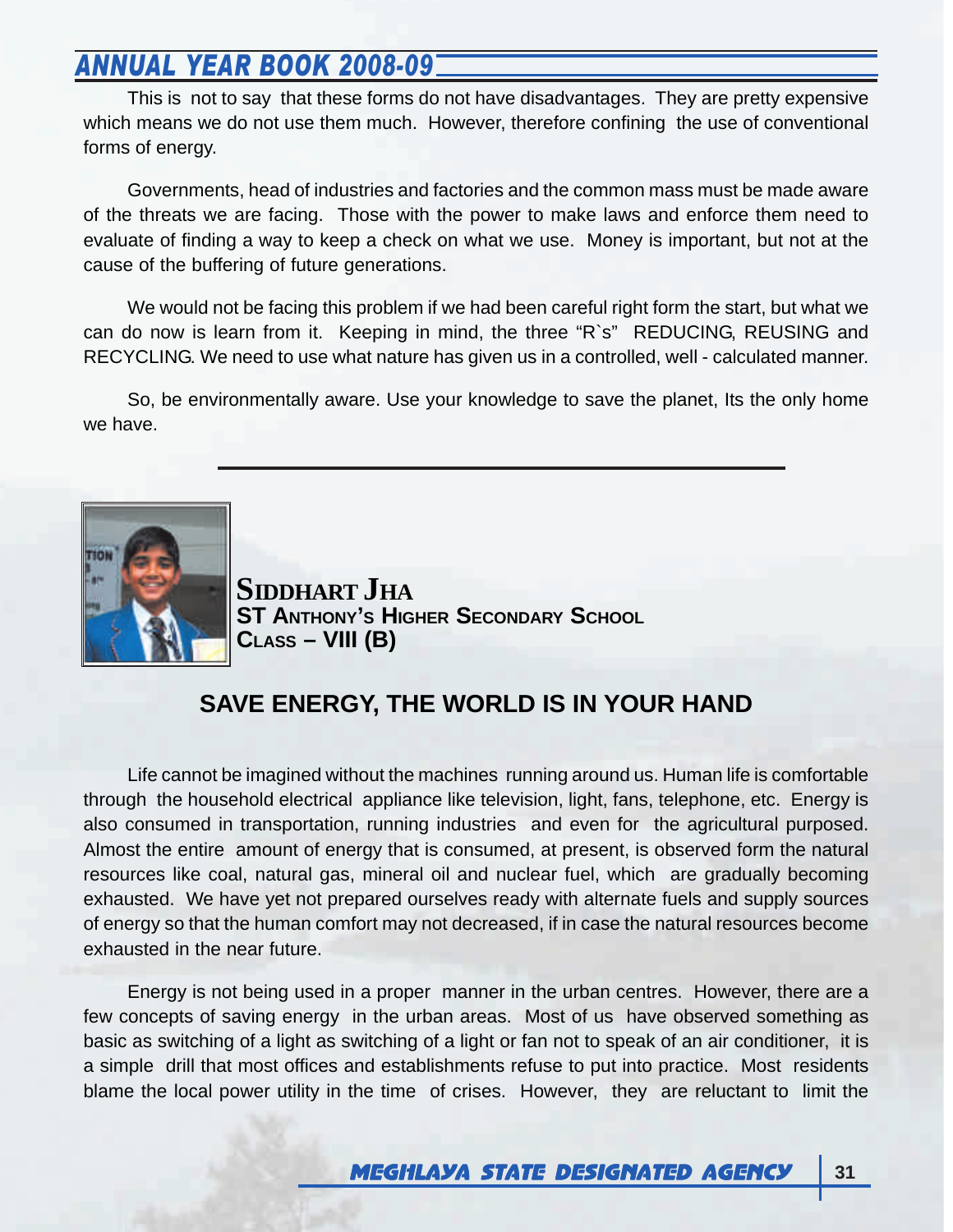amount of consumption of energy. Though the increasing rate of consumption of energy, carbon dioxide levels are increasing and if this will go on, life will be almost impossible on this planet.

Most Indians taken pleasure in blaming the system responsible for the ' ills'. Blame game will lead us nowhere. What needed, is the willingness to come to grips with the problem and put forward the correctives. I personally feel that by the judicial use of energy, about forty percent of energy can be saved in India, which is remarkable.

India's consumption rate of energy is very low as compared to other, developed countries. However, regarding to its Gross Domestic production, it's relative consumption rate is very high. Even the cost of commercial energy produced in India is consumed by the industrial sector. India's break-down of consumption rate is

#### **1) 38 % of electricity consumed by Industrial motors**

#### **2) 23% by electrical pump sets**

**3) 11% - 17 % by lighting.** 

One watt saved at consumption rate is more than one and a half watts generated ( this difference is not during transmission). It costs of about rupees four hundred crores to create one mega watt of electricity in present generation capacity. The consultancy Development Centre, introduce the use of compressed natural Gas in Delhi to be saving rupees thee thousand and forty crores over the last five years.

There is a saying that "Charity begins at home" so what better place is there to trying the new maseim than a house? Building planners should build the cross ventilators in right directions to reduce energy requirements for cooling and heating. The interaction between the natural resources and the human population should be maintained at a balance to ensure the survival of the human race. We can also follow the formula of the three R's – "REDUCE, REUSE, RECYCLE". There are many energy conservation techniques and tips in our reach if we are ready to take advantage of them. It is a duty for everyone, whether living in a village oar a town, to sit and ponder of how to Recourse, Reduce, Reuse, Recycle". By conserving energy, we are reducing the number of pollutant mixed in the air and at the same time can also lessen the green house effect which is leading to global warming. In addition to this former President of India, Dr. A.P.J Abdul Kalam launched a National Campaign on the energy conservation, on occasion of the 'Energy Conservation Day' observed on 14<sup>th</sup> December, 2005 to spread awareness about energy conservation. Many school children joined this campaign through their painting for this was meant to motivate them towards saving energy. Energy conservation has now become an absolute necessity. It is our duty to preserve and conserve energy for the world's survival is in our hands.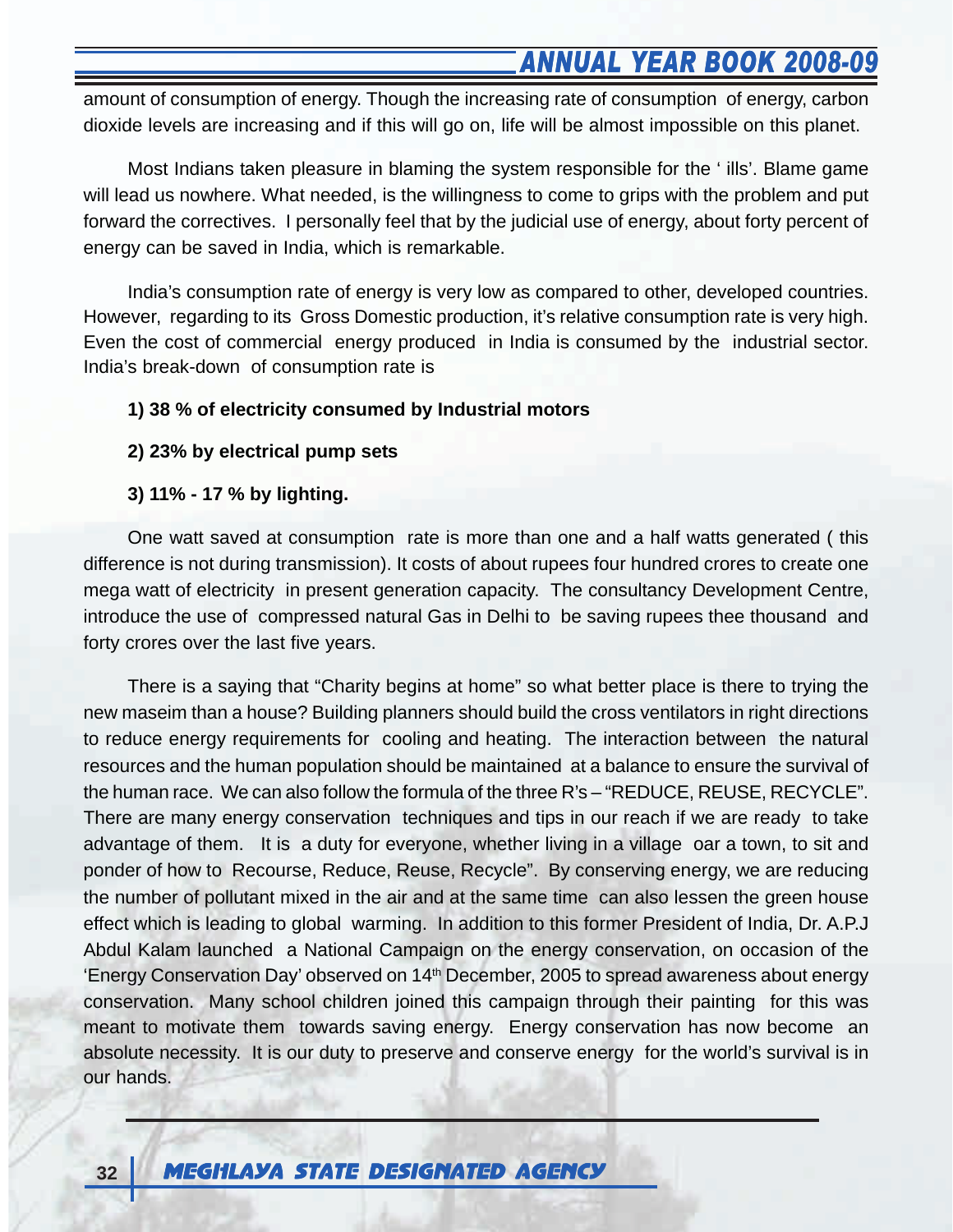#### **8. SNAP SHOTS OF WORKSHOPS / SEMINARS ORGANIZED DURING THE YEAR 2008-09**

# **ESSAY WRITING COMPETITION 2008**



**SEI and Chief Guests along with the First Three Winners and the ten consolation winners.** 



**Winner of the Essay Writing Competition 2008, Cash prize and Certificate distributed by Shri Conrad Sangma, Power Minister** 



- **(L) Second runners-up of the Essay Writing Competition 2008,**
- **(R) Shri Conrad Sangma, Power Minister**



**Welcome speech by Shri B.D. Nengnong, Senior Electrical Inspector & State Designated Agency on EC** 



**First runners-up of the Essay Writing Competition 2008 alongwith Shri Conrad Sangma, Power Minister** 



**Chief Guests presented on the prize distribution ceromony of Essay Writing Competition, 2008 held at Govt. Boys Higher Sec. School, Shillong.**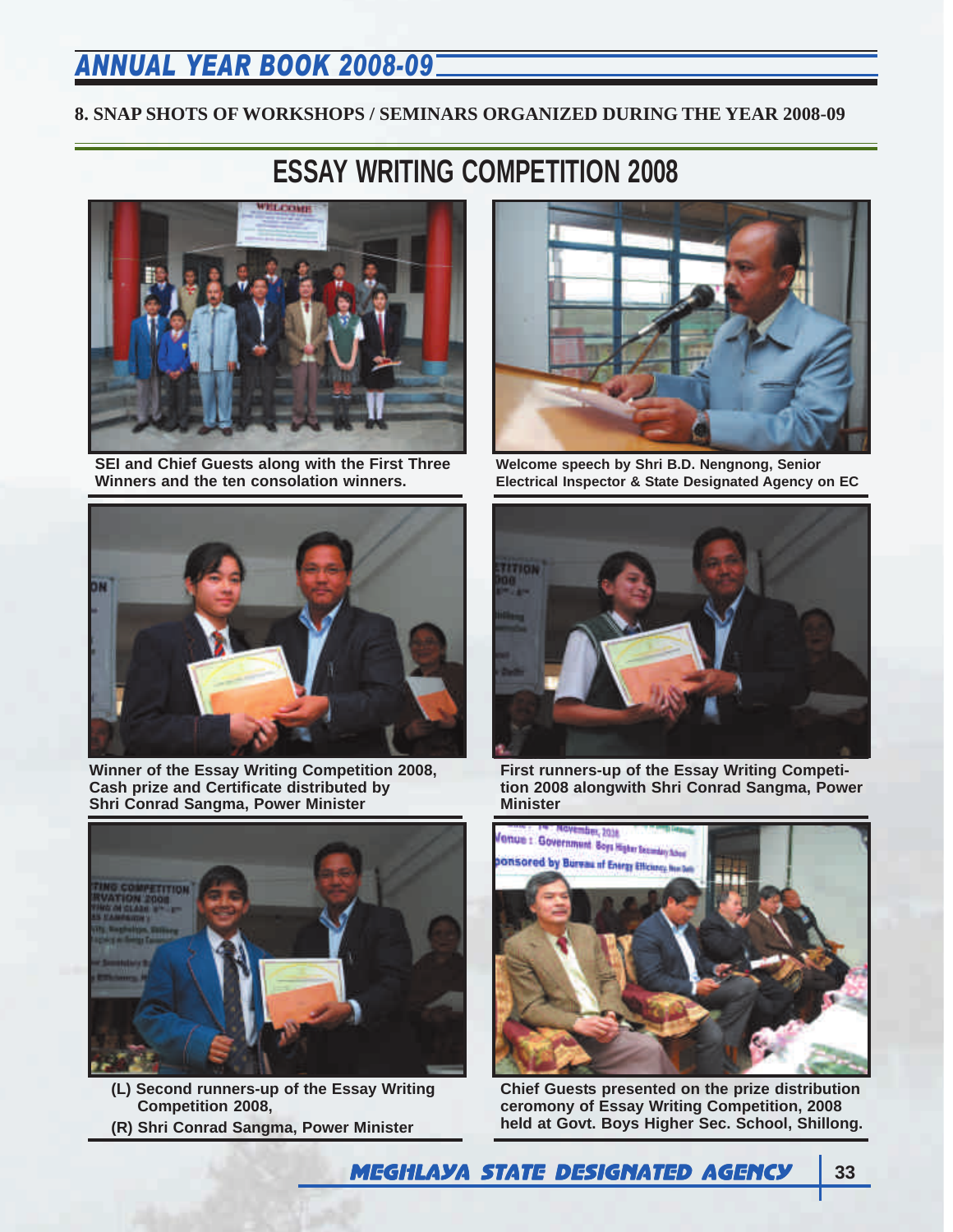# **ENERGY CONSERVATION DAY 2008**



Shri A.Shome, (Commissioner & Secy, Power Deptt) during the inaugural address



Welcome Speech given by Shri B.D. Nengnong on Energy Conservation Day



Banner displayed on Energy Conservation Day



**Participants from different departments who took part on Energy Conservation Day**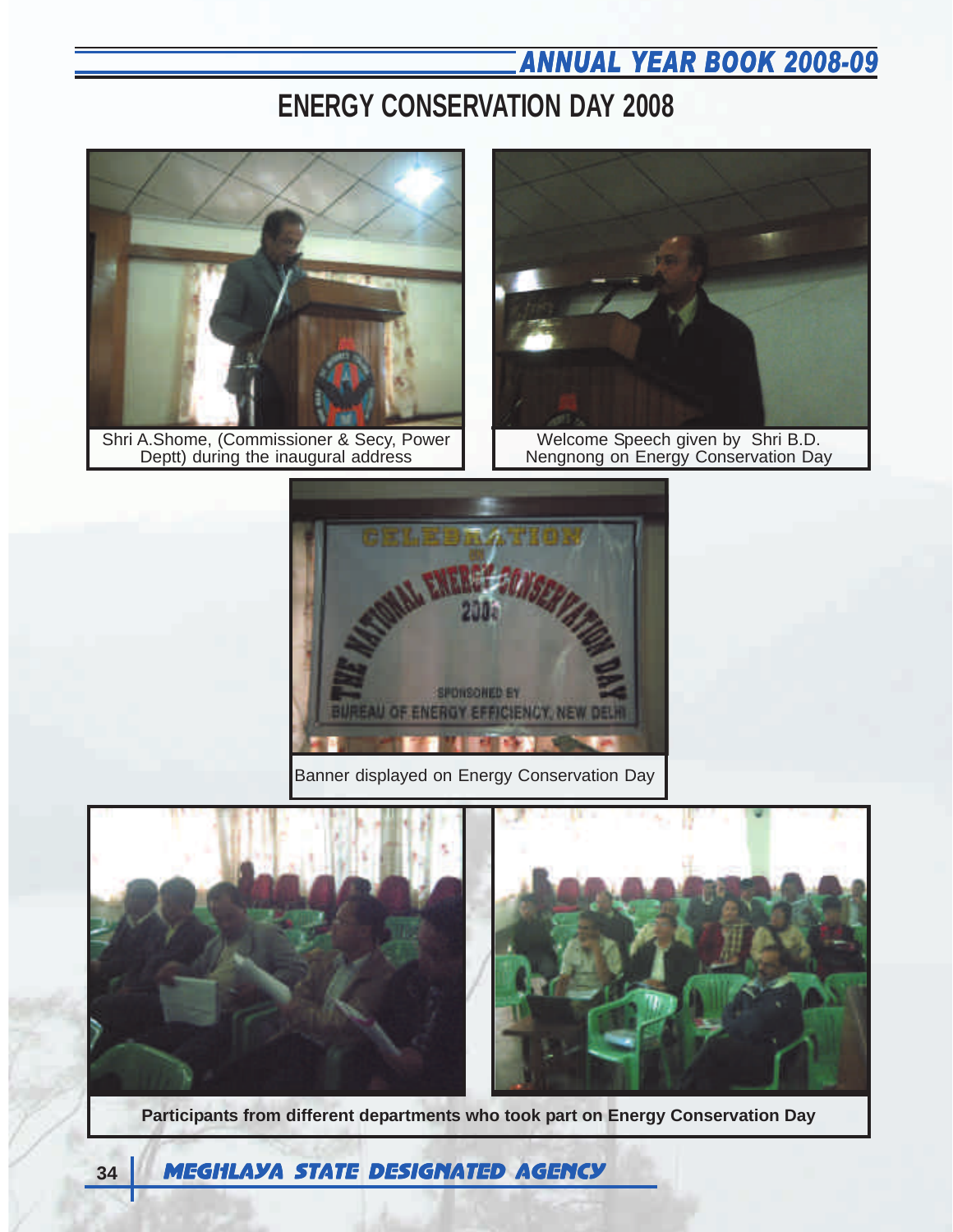# **96TH INDIAN SCIENCE CONGRESS**



**Prime Minister, Manmohan Singh delivering speech at the 96th Indian Science Congress held in NEHU, Shillong** 



**Mani Shankar Aiyar, Union Cabinet Minister for Petroleum & Natural Gas during the opening ceronomy** 



**Registrar giving away mementos to the Senior Electrical Inspector on behalf of BEE, New Delhi** 



**Congress Science Congress** 



**Banner concerning different star labled bistribution of energy conservation materials appliances displayed at the 96th Science to the visitors at a BEE Stall at the 96th Indian** to the visitors at a BEE Stall at the 96th Indian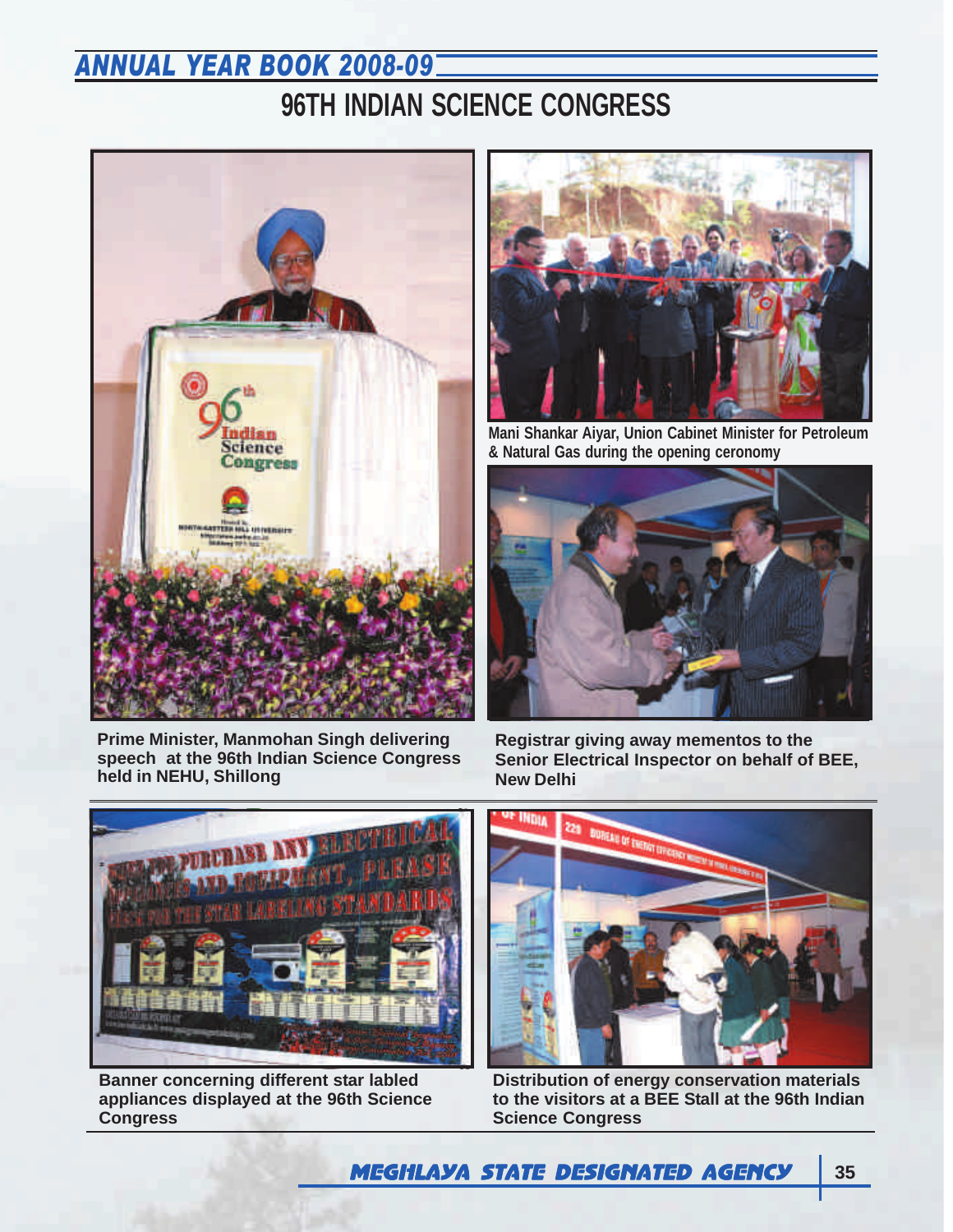## ANNUAL YEAR BOOK 2008-09 **SEMINAR ON EC FOR INDUSTRIAL SECTORS AND GOVT. OFFICIALS**



**Mr. Bhutia, PCRA giving away presentation speech during the technical session.** 



**Senior Electrical Inspector gving a welcome speech on the Energy Conservation Seminar.** 



**Resistration of participants on the Seminar on Energy Conservation.** 



**Speech by P. Chattoraj, Additonal Director, PCRA on the Energy Conservtion Seminar** 



**Participants who took active part on the seminar** 



**Officials and guests presented on the seminar held in Pinewood Hotel, Shillong**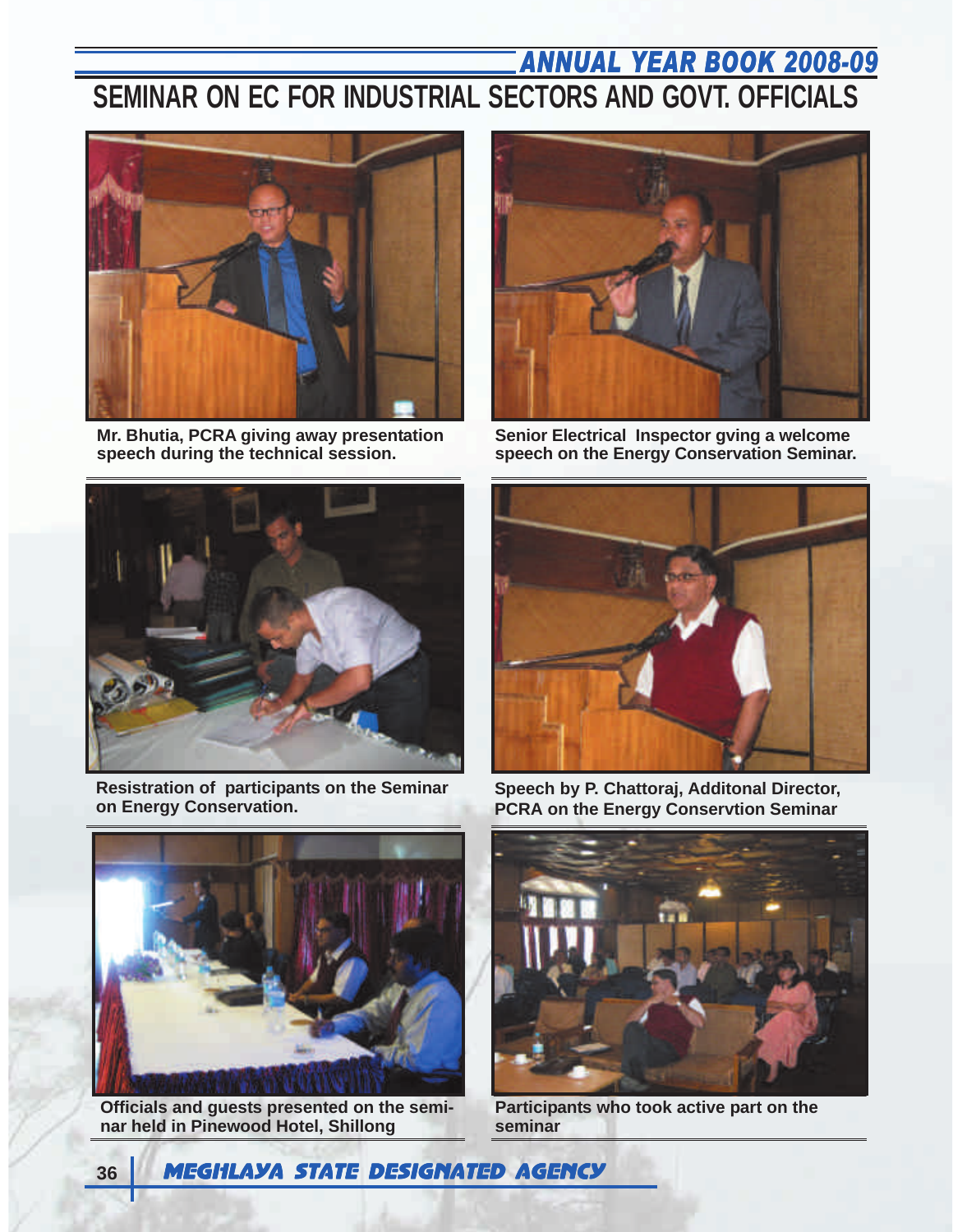## ANNUAL YEAR BOOK 2008-09 **STANDARD AND LABELLING PROGRAMME**





**Mr A.K. Rath answering queries regarding S& L to the dealers and distributors at the office chamber of the Senior Electrical Inspector & State Desiganted Agency on EC** 



**Questions & Answers Session between A.K. Rath (Consultant Energy Conservation) and the dealers and distributors of Electrical Appliances in the office chamber of the Senior Electrical Inspector and State Designated Agency on Energy Conservation on 8 th September, 2009**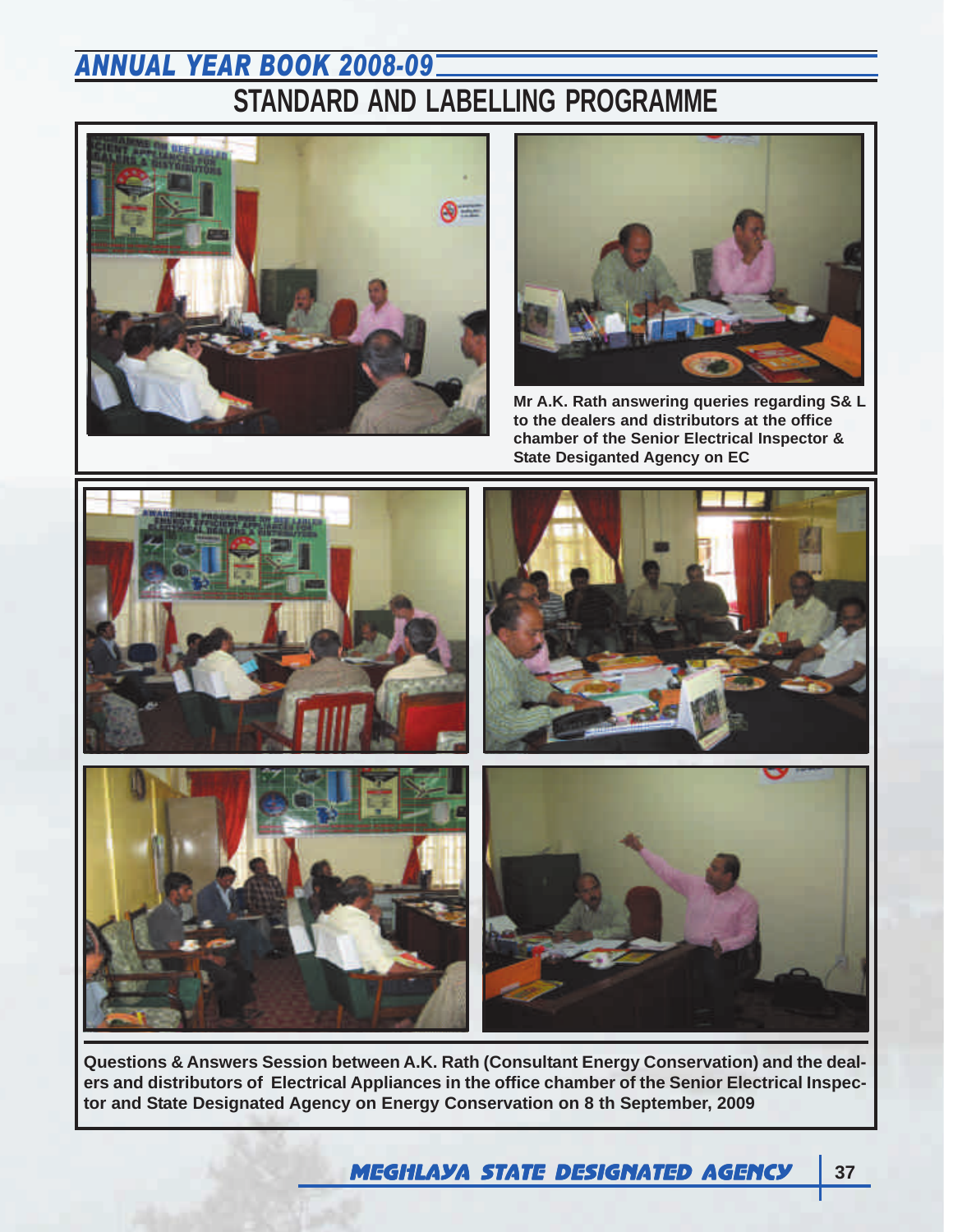# **9. CONSULTANCY SUPPORT GIVEN BY EAGA ENERGY INDIA PVT.** LTD, KOLKOTA

Shri Akshaya Kumar Rath (BEE certified energy Auditor) by Bureau of Energy Efficiency provide Consultancy Support to MSDA for a period of nine months has been operating with MSDA since from  $1<sup>st</sup>$  July, 2009.

Mr. Akshaya Kumar Rath (Consultant Energy Conservation) has been very instrumental in energy conservation activities initiated by MSDA and also he has given a number of valuable suggestions regarding to Energy Conservation related activities.

![](_page_37_Picture_4.jpeg)

He has conducted one Awareness Programmes on Energy Conservation for the silicon ferro alloy industries in Byrnihat on 27<sup>th</sup> July, 2009 and one Awareness Programme on S&L Programme for the electrical dealers & distributors.

Some of the important suggestions given by Shri Akshaya Kumar Rath are :-

- i) **Formation of Energy Conservation Action Team Comprising of members of various Government Departments/Public Sectors/ Private Sectors in specific domain related to Energy Conservation activities.**
- **ii)** Creation of governing Council monitor the overall progress of the Energy **Conservation Action Team (ECAT) members.**

He is also taking the leading role to negotiate with the state government to make mandatory gazette notifications for use of energy efficient appliances to motivate the consumers to use only energy efficient appliances.

He also acts as the solicitor to the government in formulation of State Energy Conservation Policy.

Design of software module for the purpose of recording and storage of Energy Consumption data having a link with demonstration project of street lighting and pumping station, domestic, commercial and office building and also the data for the industrial consumers besides other works of revamping/ redesigning of MSDA website.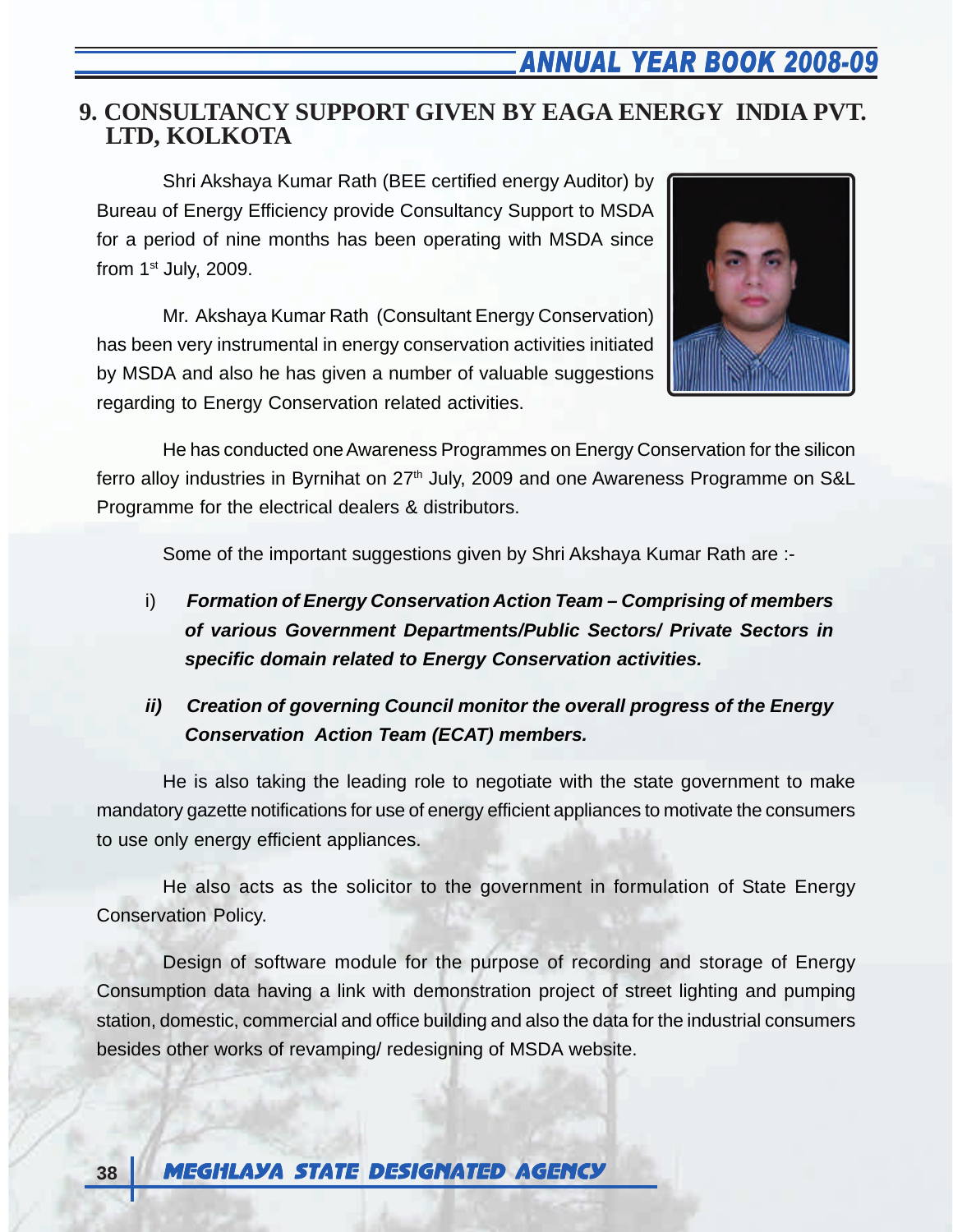## **10. ENERGY CONSERVATION TIPS**

# Golden Tips on Energy Conservation

#### *1) TIPS FOR SAVING ENENRGY AT HOME*

- 1. Instead of brightly lighting an entire room, light only the specific area where you are working and not the whole room.
- 2. Turn off all unnecessary lights and try keeping bulbs and fixtures clean.
- 3. Use light colour on walls to reduces your lighting requirement
- 4. Natural light is free. Make the best use natural lighting whenever and wherever possible especially during the day time.
- 5. Turn off lights and other energy consuming appliances which are not in use or utilized
- 6. Reduce overhead and confine to domestic lighting as far as possible to cut down your energy consumption bills.
- 7. Use fluorescent bulbs in desk lamps
- 8. Resort to CFL Bulbs instead of incandescent bulb. CFLs produce four times the light per watt compared to an ordinary incandescent bulb. They are higher in price but last longer.
- 9. About 10% of your electric consumption bill can be saved by installing dimmer switches, lighting motion sensors or low wattage light bulbs.
- 10. Illuminate your corridors using night lights when a little light is enough.
- 11. Avoid unnecessary decoration of lights and limit the consumption of electricity especially in a vacant house/ room.
- 12. Switch on the streetlights in proper time. It will be wise if we can use the timer.

#### *B) TIPS FOR SAVING ENERGY FOR P.C. USERS*

- 1. Set your computers, monitors, printers, copiers and other business equipment to their energy saving feature, and turn them off at the end of the day.
- 2. A PC requires 300-500 watts of electricity; three PC's left running continuously for a day will consume 7.2 - 12 kilowatt hours of energy enough to boost up your power bills.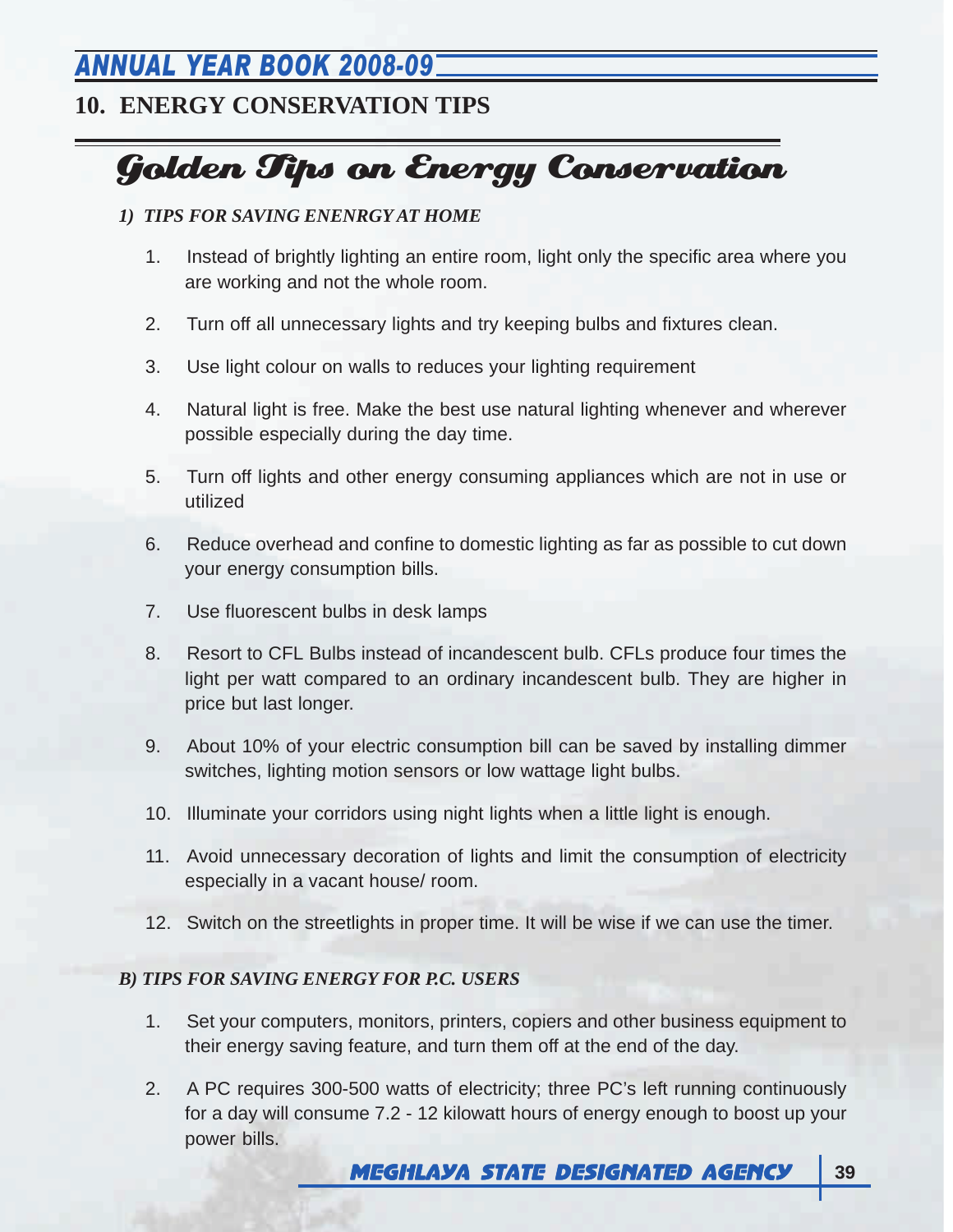- 3. Screen savers do not save energy so turn off your computer and all its equipment completely when not in use.
- 4. Turn off your laser printers when not printing. If possible, switch to ink jet or laser jets printers- they consume 90% less energy than laser printers
- 5. Use and encourage others to use e-mail instead of sending memos and faxing documents
- 6. Some printers require a minimum of 660 watts to operate, it is wise to use a shared LAN printers instead of individual printers.

#### *C) TIPS FOR SAVING ENERGY ON REFRIGERATORS*

- 1. Maintain refrigerator at 37 40 degrees F and freezer at 5 degrees F
- 2. Defrost the fridge once ice gets more than  $\frac{1}{4}$ " thick. Regular defrosting reduces power consumption.
- 3. Remember to empty your refrigerators and turn them off during the winter seasons.
- 4. Change the setting on your electric refrigerator to energy save mode
- 5. Ensure that the dirty coils of your refrigerator are kept clean as the dirty coils can make your refrigerator to work harder than necessary.
- 6. Make sure the refrigerator door seals are airtight and don't leave the door open longer than necessary.
- 7. Try not to overload your refrigerator capacity.
- 8. Hot foods items should be allowed to cool down before placing them in the refrigerator. Hot food tends to decreases the temperature, thereby forcing the refrigerator to work harder to keep the air cool.
- 9. Clean dust and lint away from appliances (heating/cooling unit, refrigerators, hot water heaters, etc.) on a regular basis so that the motors run more efficiently
- 10. Load washing machines only to its prescribed capacity. A half-loaded washing machine wastes hot water and energy.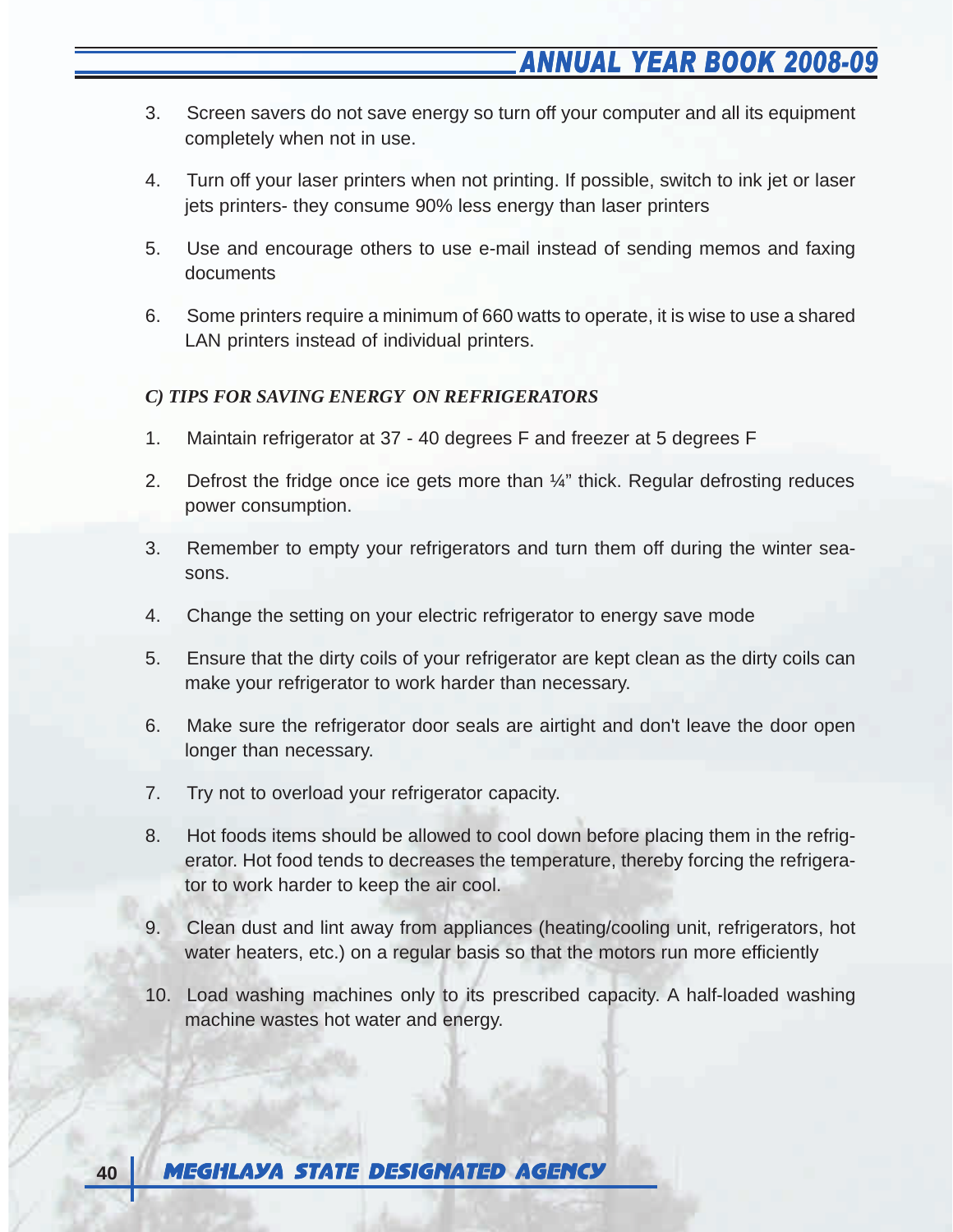#### **D) TIPS FOR SAVING ENERGY WHILE HEATING**

- 1. Using of Halogen floor lamps may prove futile as they consumes lots of power and may pose a safety risk
- 2. Instead of turning on your heaters, wear a sweater or add a blanket during the cold seasons
- 3. Use ceiling fans to circulate warm air in winter rather than using your AC, especially in rooms with high ceilings.
- 4. Small appliances use less power than larger ones. Wisely choose your new electrical appliances based on your wise decision and as per your needs.
- 5. Cover the pots and pans and cook several dishes at once in the oven, to save time and energy.
- 6. Substitute your electric heaters or halogen heaters with fluorescence heaters as they consumes lots of energy.
- 7. Unless absolutely necessary, consider using a fan to an air conditioner during the hot summer seasons . It saves energy too.
- 8. Don't set your hairdryer to the maximum heat setting, not only will you save your power bills, but your scalp too.
- 9. Appliances (irons, coffee pots, etc.) with time limited shut off switches are very ideal for low energy charges.
- 10. Replace your old aging electrical appliances, like TVs, VCRs etc when needed, with energy efficient models.